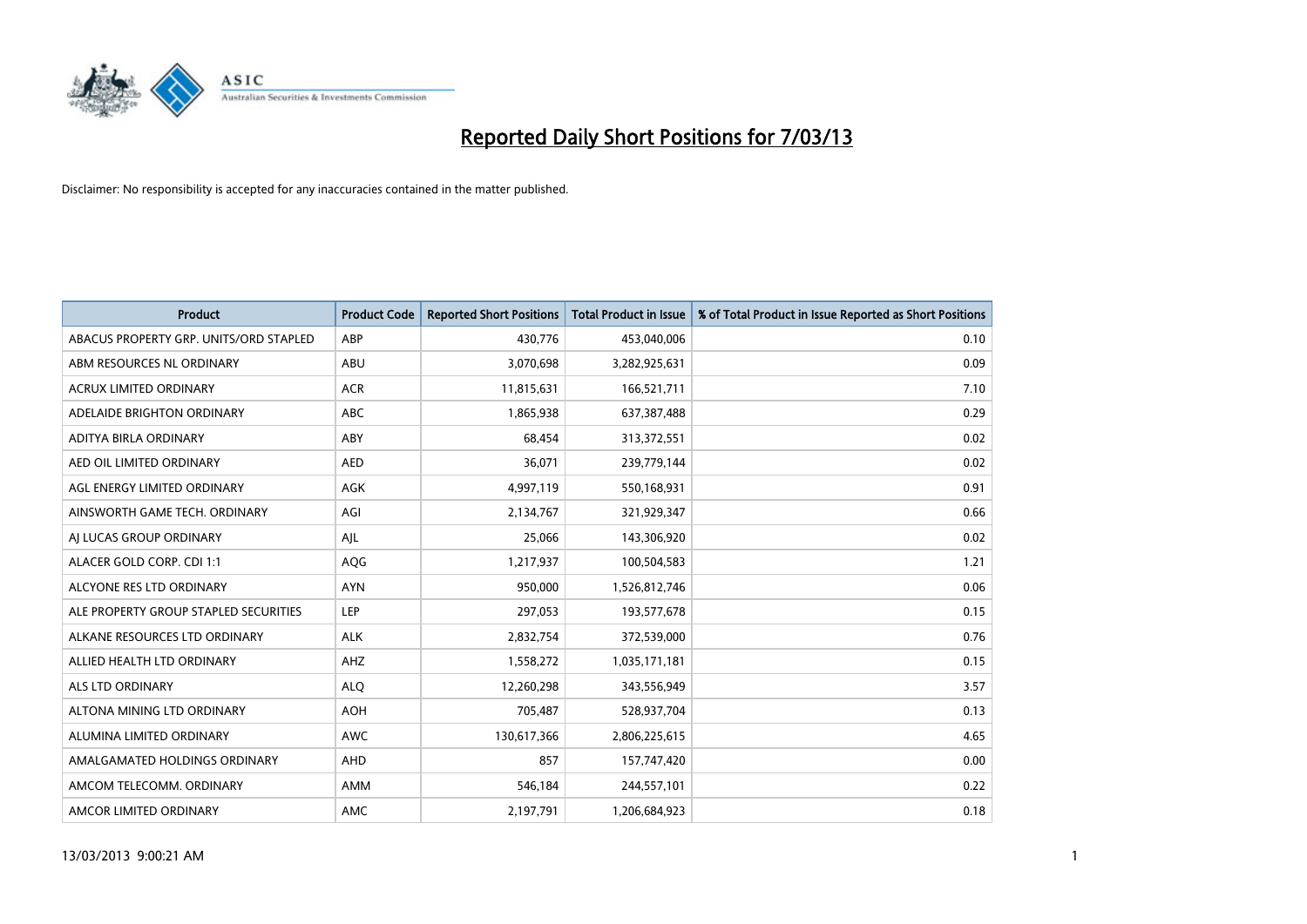

| <b>Product</b>                            | <b>Product Code</b> | <b>Reported Short Positions</b> | <b>Total Product in Issue</b> | % of Total Product in Issue Reported as Short Positions |
|-------------------------------------------|---------------------|---------------------------------|-------------------------------|---------------------------------------------------------|
| AMP LIMITED ORDINARY                      | AMP                 | 8,892,975                       | 2,930,423,546                 | 0.30                                                    |
| AMPELLA MINING ORDINARY                   | <b>AMX</b>          | 4,744,698                       | 248,000,493                   | 1.91                                                    |
| ANGLOGOLD ASHANTI CDI 5:1                 | AGG                 |                                 | 89,207,765                    | 0.00                                                    |
| ANSELL LIMITED ORDINARY                   | <b>ANN</b>          | 7,031,845                       | 130,768,652                   | 5.38                                                    |
| ANTARES ENERGY LTD ORDINARY               | <b>AZZ</b>          | 581,806                         | 257,000,000                   | 0.23                                                    |
| ANZ BANKING GRP LTD ORDINARY              | ANZ                 | 3,203,082                       | 2,743,607,474                 | 0.12                                                    |
| APA GROUP STAPLED SECURITIES              | <b>APA</b>          | 5,945,026                       | 827,350,325                   | 0.72                                                    |
| APN NEWS & MEDIA ORDINARY                 | <b>APN</b>          | 12,677,629                      | 661,526,586                   | 1.92                                                    |
| AQUARIUS PLATINUM. ORDINARY               | <b>AOP</b>          | 11,554,677                      | 486,851,336                   | 2.37                                                    |
| AQUILA RESOURCES ORDINARY                 | <b>AQA</b>          | 11,918,427                      | 411,804,442                   | 2.89                                                    |
| ARAFURA RESOURCE LTD ORDINARY             | <b>ARU</b>          | 381,677                         | 441,270,644                   | 0.09                                                    |
| ARB CORPORATION ORDINARY                  | ARP                 | 145,744                         | 72,481,302                    | 0.20                                                    |
| ARDENT LEISURE GROUP STAPLED SECURITIES   | AAD                 | 3,067,907                       | 397,774,513                   | 0.77                                                    |
| ARISTOCRAT LEISURE ORDINARY               | ALL                 | 8,470,495                       | 551,418,047                   | 1.54                                                    |
| ARRIUM LTD ORDINARY                       | ARI                 | 7,435,726                       | 1,351,527,328                 | 0.55                                                    |
| ASCIANO LIMITED ORDINARY                  | <b>AIO</b>          | 2,973,979                       | 975,385,664                   | 0.30                                                    |
| ASG GROUP LIMITED ORDINARY                | <b>ASZ</b>          | 1,618,902                       | 206,720,839                   | 0.78                                                    |
| ASPEN GROUP ORD/UNITS STAPLED             | APZ                 | 180,140                         | 1,192,803,491                 | 0.02                                                    |
| ASPIRE MINING LTD ORDINARY                | <b>AKM</b>          | 40,949                          | 655,594,556                   | 0.01                                                    |
| ASTRO JAP PROP GROUP STAPLED US PROHIBIT. | AJA                 | 11,164                          | 67,211,752                    | 0.02                                                    |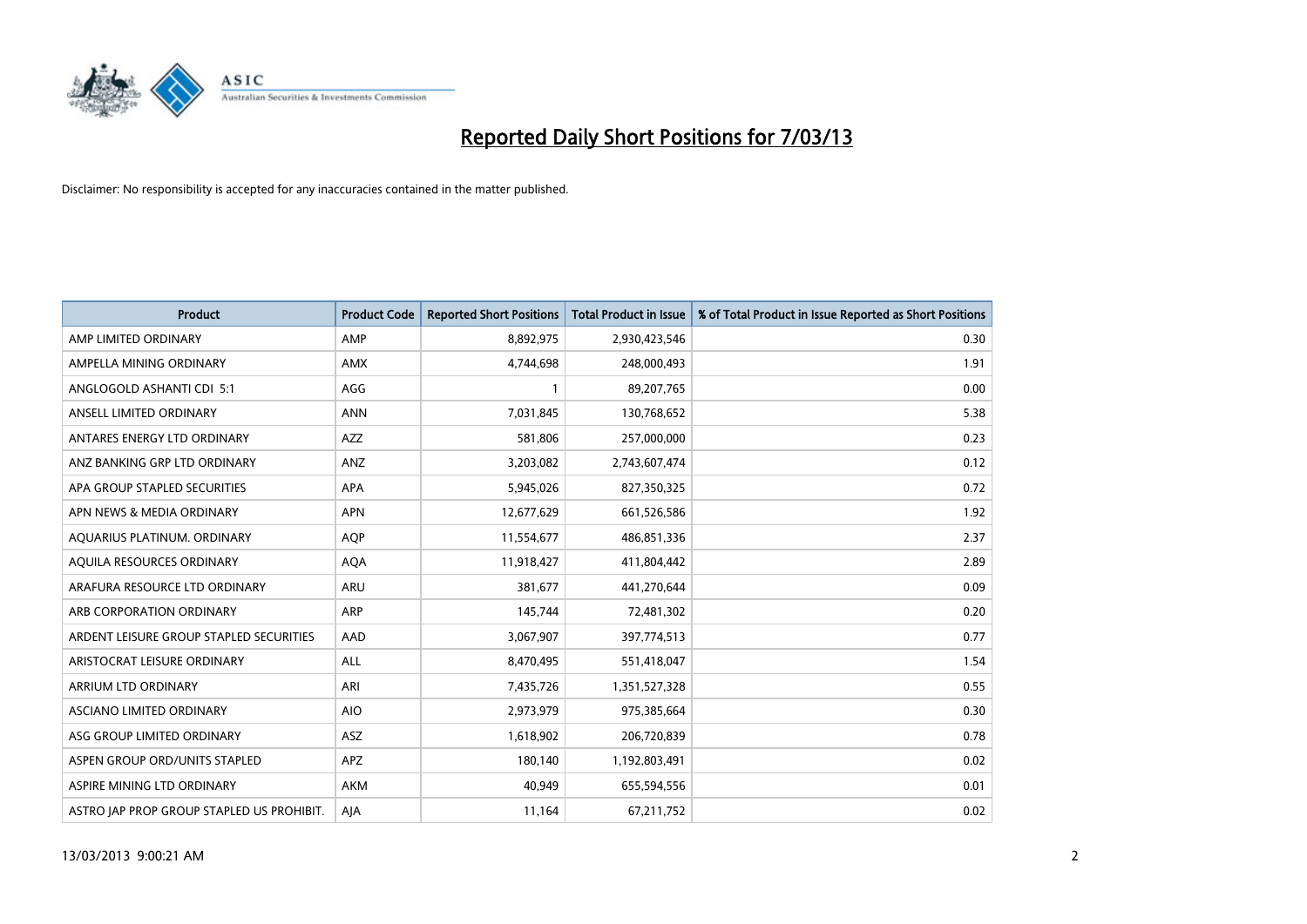

| <b>Product</b>                       | <b>Product Code</b> | <b>Reported Short Positions</b> | <b>Total Product in Issue</b> | % of Total Product in Issue Reported as Short Positions |
|--------------------------------------|---------------------|---------------------------------|-------------------------------|---------------------------------------------------------|
| ASX LIMITED ORDINARY                 | <b>ASX</b>          | 3,124,988                       | 175,136,729                   | 1.78                                                    |
| ATLAS IRON LIMITED ORDINARY          | <b>AGO</b>          | 11,962,438                      | 909,718,409                   | 1.31                                                    |
| AURIZON HOLDINGS LTD ORDINARY        | AZJ                 | 8,334,088                       | 2,137,284,503                 | 0.39                                                    |
| AURORA OIL & GAS ORDINARY            | <b>AUT</b>          | 6,410,637                       | 447,885,778                   | 1.43                                                    |
| <b>AUSDRILL LIMITED ORDINARY</b>     | <b>ASL</b>          | 3,586,298                       | 309,451,963                   | 1.16                                                    |
| <b>AUSENCO LIMITED ORDINARY</b>      | AAX                 | 371,112                         | 123,527,574                   | 0.30                                                    |
| <b>AUSTAL LIMITED ORDINARY</b>       | ASB                 | 499.495                         | 346,007,639                   | 0.14                                                    |
| AUSTBROKERS HOLDINGS ORDINARY        | <b>AUB</b>          | 1,978                           | 57,568,703                    | 0.00                                                    |
| AUSTIN ENGINEERING ORDINARY          | ANG                 | 475,559                         | 72,464,403                    | 0.66                                                    |
| AUSTRALAND PROPERTY STAPLED SECURITY | <b>ALZ</b>          | 342,885                         | 578,324,670                   | 0.06                                                    |
| AUSTRALIAN AGRICULT. ORDINARY        | AAC                 | 1,087,770                       | 312,905,085                   | 0.35                                                    |
| AUSTRALIAN INFRASTR, UNITS/ORDINARY  | <b>AIX</b>          | 3,236,720                       | 620,733,944                   | 0.52                                                    |
| AUSTRALIAN PHARM. ORDINARY           | API                 | 286,281                         | 488,115,883                   | 0.06                                                    |
| AVIENNINGS LIMITED ORDINARY          | <b>AVI</b>          | 121,391                         | 274,588,694                   | 0.04                                                    |
| AWE LIMITED ORDINARY                 | <b>AWE</b>          | 3,629,233                       | 522,116,985                   | 0.70                                                    |
| AZIMUTH RES LTD ORDINARY             | <b>AZH</b>          | 2,055,929                       | 430,626,680                   | 0.48                                                    |
| <b>BANDANNA ENERGY ORDINARY</b>      | <b>BND</b>          | 23,266,331                      | 528,481,199                   | 4.40                                                    |
| BANK OF QUEENSLAND. ORDINARY         | <b>BOO</b>          | 5,083,999                       | 312,878,919                   | 1.62                                                    |
| <b>BASE RES LIMITED ORDINARY</b>     | <b>BSE</b>          | 470,851                         | 560,440,029                   | 0.08                                                    |
| <b>BATHURST RESOURCES ORDINARY</b>   | <b>BTU</b>          | 27,376,114                      | 697,247,997                   | 3.93                                                    |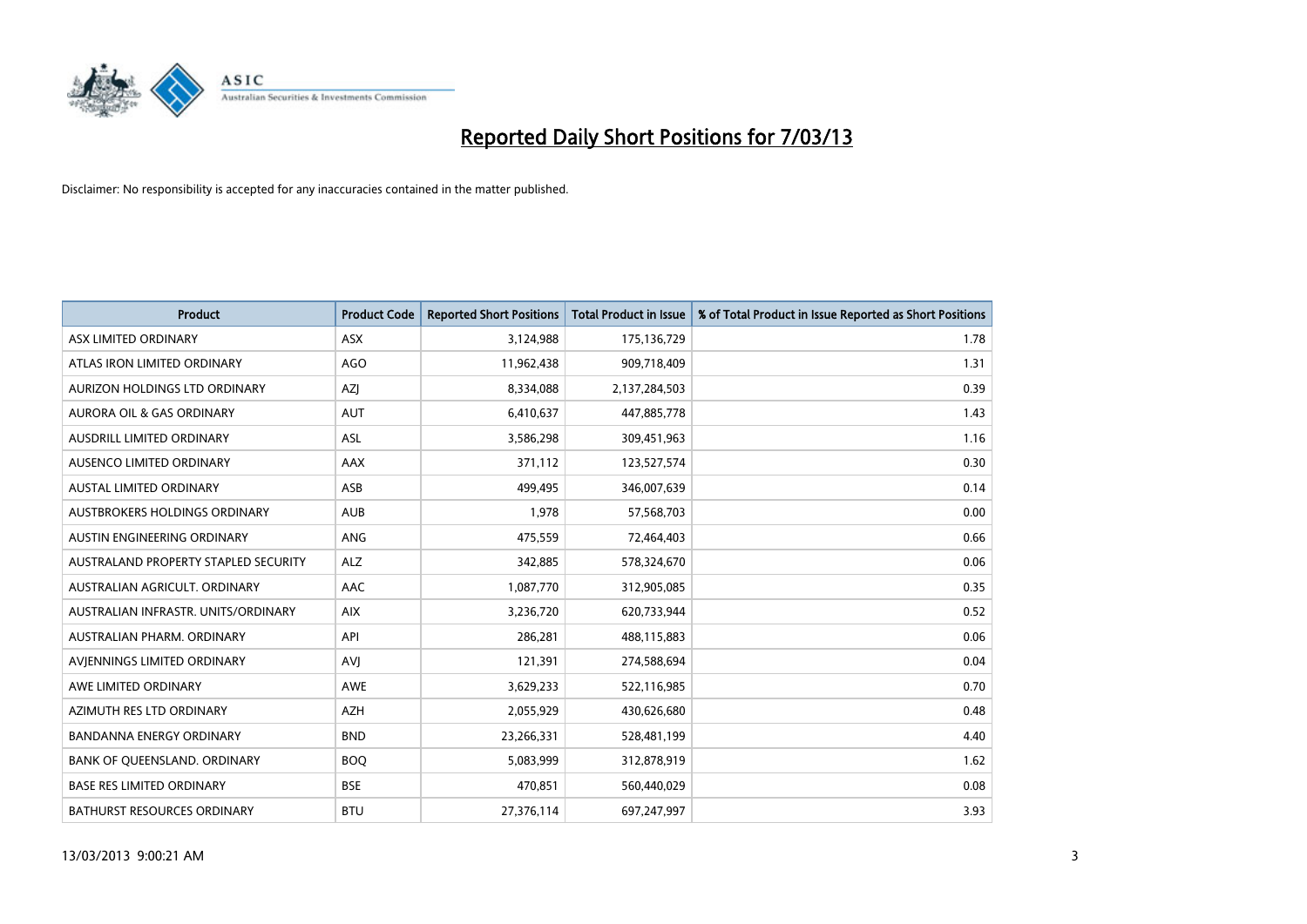

| <b>Product</b>                                | <b>Product Code</b> | <b>Reported Short Positions</b> | <b>Total Product in Issue</b> | % of Total Product in Issue Reported as Short Positions |
|-----------------------------------------------|---------------------|---------------------------------|-------------------------------|---------------------------------------------------------|
| <b>BC IRON LIMITED ORDINARY</b>               | <b>BCI</b>          | 84,948                          | 122,729,384                   | 0.07                                                    |
| BEACH ENERGY LIMITED ORDINARY                 | <b>BPT</b>          | 10,835,765                      | 1,264,889,397                 | 0.86                                                    |
| BEADELL RESOURCE LTD ORDINARY                 | <b>BDR</b>          | 22,724,541                      | 742,204,752                   | 3.06                                                    |
| BEGA CHEESE LTD ORDINARY                      | <b>BGA</b>          | 4,882                           | 151,866,050                   | 0.00                                                    |
| BENDIGO AND ADELAIDE ORDINARY                 | <b>BEN</b>          | 9,484,708                       | 402,454,677                   | 2.36                                                    |
| BERKELEY RESOURCES ORDINARY                   | <b>BKY</b>          | 179,238                         | 179,393,273                   | 0.10                                                    |
| <b>BHP BILLITON LIMITED ORDINARY</b>          | <b>BHP</b>          | 11,214,330                      | 3,211,691,105                 | 0.35                                                    |
| <b>BILLABONG ORDINARY</b>                     | <b>BBG</b>          | 8,973,360                       | 478,944,292                   | 1.87                                                    |
| BLACKMORES LIMITED ORDINARY                   | <b>BKL</b>          | 2,014                           | 16,909,231                    | 0.01                                                    |
| <b>BLACKTHORN RESOURCES ORD US PROHIBITED</b> | <b>BTR</b>          | 136,007                         | 164,285,950                   | 0.08                                                    |
| BLUESCOPE STEEL LTD ORDINARY                  | <b>BSL</b>          | 1,550,004                       | 558,243,305                   | 0.28                                                    |
| <b>BOART LONGYEAR ORDINARY</b>                | <b>BLY</b>          | 5,011,654                       | 461,163,412                   | 1.09                                                    |
| BORAL LIMITED. ORDINARY                       | <b>BLD</b>          | 24,388,616                      | 766,370,951                   | 3.18                                                    |
| <b>BRADKEN LIMITED ORDINARY</b>               | <b>BKN</b>          | 11,387,233                      | 169,240,662                   | 6.73                                                    |
| <b>BRAMBLES LIMITED ORDINARY</b>              | <b>BXB</b>          | 1,179,835                       | 1,556,673,996                 | 0.08                                                    |
| BREVILLE GROUP LTD ORDINARY                   | <b>BRG</b>          | 156,784                         | 130,095,322                   | 0.12                                                    |
| <b>BRICKWORKS LIMITED ORDINARY</b>            | <b>BKW</b>          | 13,493                          | 147,818,132                   | 0.01                                                    |
| BROCKMAN MINING LTD ORDINARY                  | <b>BCK</b>          | 91,872                          | 7,894,482,131                 | 0.00                                                    |
| <b>BURU ENERGY ORDINARY</b>                   | <b>BRU</b>          | 17,253,411                      | 273,912,685                   | 6.30                                                    |
| <b>BWP TRUST ORDINARY UNITS</b>               | <b>BWP</b>          | 2,097,676                       | 537,753,954                   | 0.39                                                    |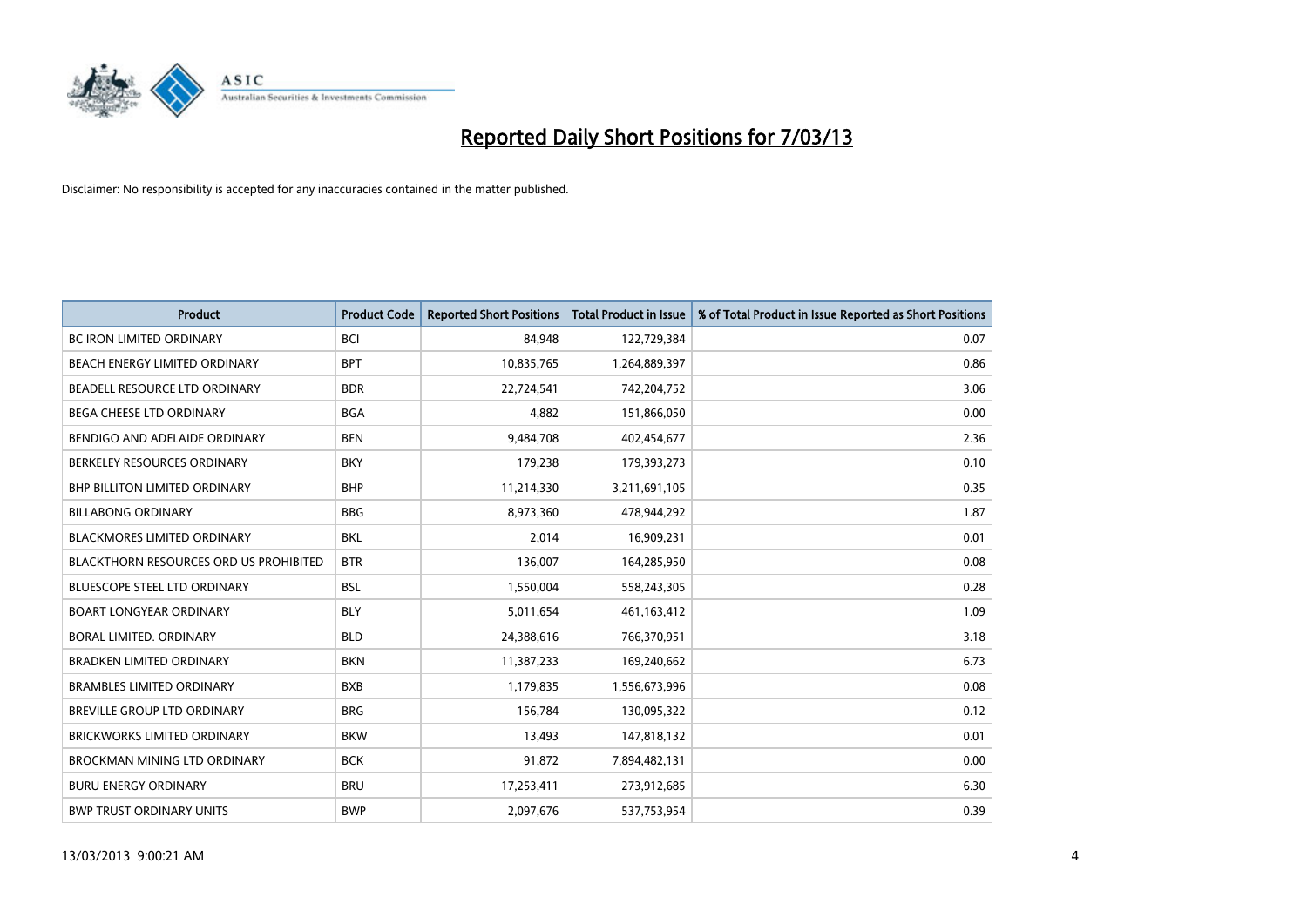

| <b>Product</b>                          | <b>Product Code</b> | <b>Reported Short Positions</b> | <b>Total Product in Issue</b> | % of Total Product in Issue Reported as Short Positions |
|-----------------------------------------|---------------------|---------------------------------|-------------------------------|---------------------------------------------------------|
| <b>CABCHARGE AUSTRALIA ORDINARY</b>     | CAB                 | 7,497,598                       | 120,430,683                   | 6.23                                                    |
| CALIBRE GROUP LTD ORDINARY              | <b>CGH</b>          | 843,313                         | 307,378,401                   | 0.27                                                    |
| CALTEX AUSTRALIA ORDINARY               | <b>CTX</b>          | 5,519,692                       | 270,000,000                   | 2.04                                                    |
| CAPE LAMBERT RES LTD ORDINARY           | <b>CFE</b>          | 796,761                         | 687,533,792                   | 0.12                                                    |
| CARABELLA RES LTD ORDINARY              | <b>CLR</b>          | 96,848                          | 152,361,547                   | 0.06                                                    |
| <b>CARBON ENERGY ORDINARY</b>           | <b>CNX</b>          | 48,071                          | 779,807,322                   | 0.01                                                    |
| <b>CARDNO LIMITED ORDINARY</b>          | CDD                 | 6,557,898                       | 142,770,550                   | 4.59                                                    |
| CARNARVON PETROLEUM ORDINARY            | <b>CVN</b>          | 190,284                         | 937,857,700                   | 0.02                                                    |
| CARSALES.COM LTD ORDINARY               | <b>CRZ</b>          | 5,043,421                       | 235,783,495                   | 2.14                                                    |
| CENTRAL PETROLEUM ORDINARY              | <b>CTP</b>          | 1,392,571                       | 1,388,978,845                 | 0.10                                                    |
| <b>CERAMIC FUEL CELLS ORDINARY</b>      | CFU                 | 28,690                          | 1,559,231,320                 | 0.00                                                    |
| CFS RETAIL TRUST GRP STAPLED SECURITIES | <b>CFX</b>          | 55,225,402                      | 2,828,495,659                 | 1.95                                                    |
| CHALLENGER DIV.PRO. STAPLED UNITS       | <b>CDI</b>          | 70,841                          | 214,101,013                   | 0.03                                                    |
| <b>CHALLENGER LIMITED ORDINARY</b>      | <b>CGF</b>          | 2,235,869                       | 534,607,512                   | 0.42                                                    |
| CHARTER HALL GROUP STAPLED US PROHIBIT. | <b>CHC</b>          | 393,284                         | 302,262,312                   | 0.13                                                    |
| <b>CHARTER HALL RETAIL UNITS</b>        | <b>CQR</b>          | 839,406                         | 337,582,974                   | 0.25                                                    |
| <b>CHORUS LIMITED ORDINARY</b>          | <b>CNU</b>          | 430,664                         | 385,082,123                   | 0.11                                                    |
| CITIGOLD CORP LTD ORDINARY              | <b>CTO</b>          | 153,427                         | 1,352,907,765                 | 0.01                                                    |
| COAL OF AFRICA LTD ORDINARY             | <b>CZA</b>          | 432                             | 1,048,368,613                 | 0.00                                                    |
| <b>COALSPUR MINES LTD ORDINARY</b>      | CPL                 | 14,781,560                      | 634,148,901                   | 2.33                                                    |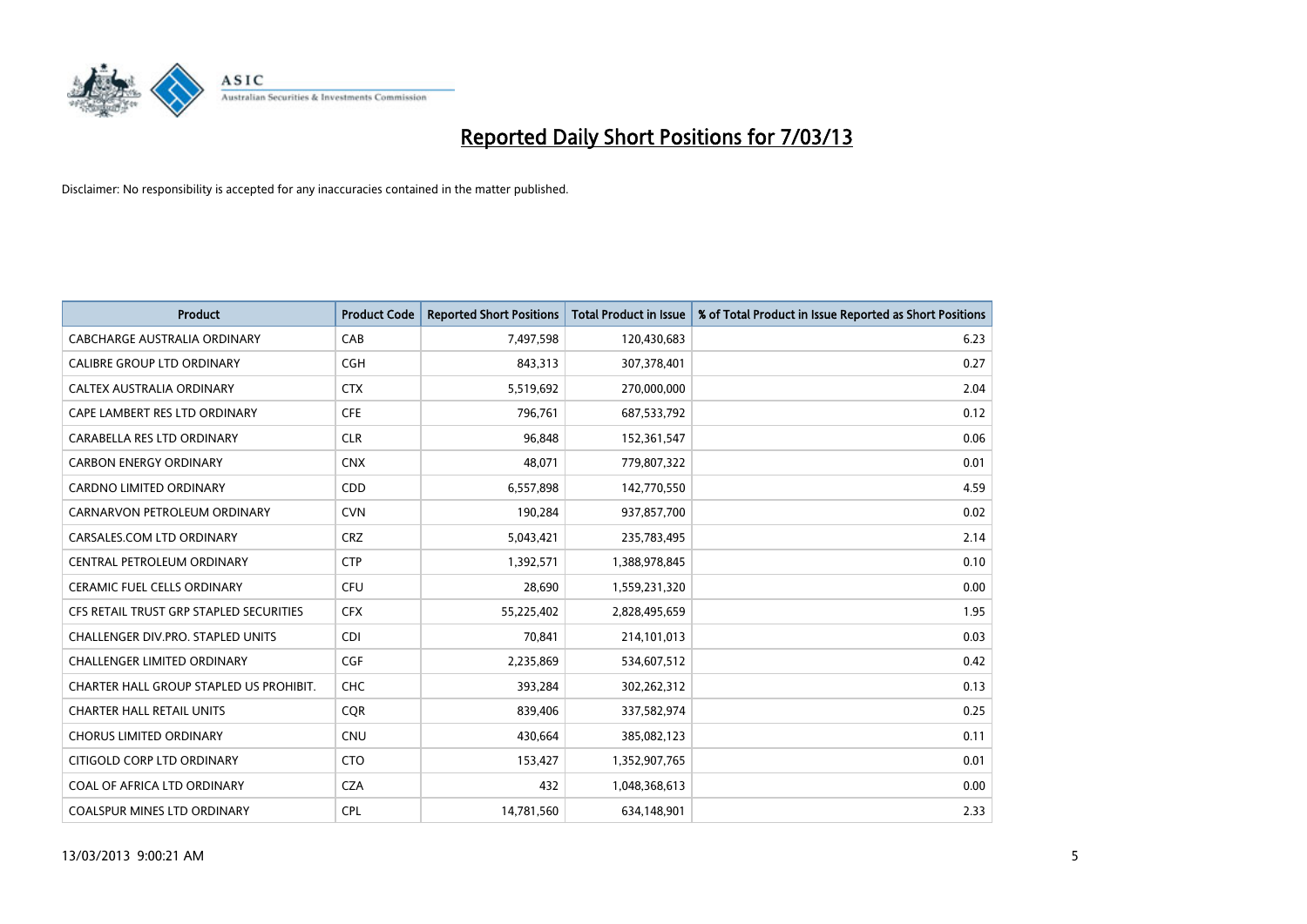

| <b>Product</b>                          | <b>Product Code</b> | <b>Reported Short Positions</b> | <b>Total Product in Issue</b> | % of Total Product in Issue Reported as Short Positions |
|-----------------------------------------|---------------------|---------------------------------|-------------------------------|---------------------------------------------------------|
| COCA-COLA AMATIL ORDINARY               | <b>CCL</b>          | 2,432,114                       | 762,133,414                   | 0.32                                                    |
| COCHLEAR LIMITED ORDINARY               | <b>COH</b>          | 4,169,708                       | 57,040,932                    | 7.31                                                    |
| COCKATOO COAL ORDINARY                  | <b>COK</b>          | 12,138,422                      | 1,016,746,908                 | 1.19                                                    |
| CODAN LIMITED ORDINARY                  | <b>CDA</b>          | 43,536                          | 176,926,104                   | 0.02                                                    |
| <b>COLLECTION HOUSE ORDINARY</b>        | <b>CLH</b>          | 9.364                           | 114,993,120                   | 0.01                                                    |
| <b>COLLINS FOODS LTD ORDINARY</b>       | <b>CKF</b>          | 510,719                         | 93,000,003                    | 0.55                                                    |
| COMMONWEALTH BANK, ORDINARY             | <b>CBA</b>          | 9,964,107                       | 1,609,180,841                 | 0.62                                                    |
| COMMONWEALTH PROP ORDINARY UNITS        | <b>CPA</b>          | 11,746,764                      | 2,347,003,413                 | 0.50                                                    |
| <b>COMPASS RESOURCES ORDINARY</b>       | <b>CMR</b>          | 7,472                           | 1,403,744,100                 | 0.00                                                    |
| <b>COMPUTERSHARE LTD ORDINARY</b>       | <b>CPU</b>          | 10,948,909                      | 555,664,059                   | 1.97                                                    |
| <b>COOPER ENERGY LTD ORDINARY</b>       | <b>COE</b>          | 173,721                         | 329,034,654                   | 0.05                                                    |
| <b>CORP TRAVEL LIMITED ORDINARY</b>     | <b>CTD</b>          | 159,793                         | 74,971,020                    | 0.21                                                    |
| <b>CREDIT CORP GROUP ORDINARY</b>       | CCP                 | 17,700                          | 45,932,899                    | 0.04                                                    |
| <b>CROMWELL PROP STAPLED SECURITIES</b> | <b>CMW</b>          | 29,359                          | 1,460,982,142                 | 0.00                                                    |
| <b>CROWN LIMITED ORDINARY</b>           | <b>CWN</b>          | 6,501,228                       | 728,394,185                   | 0.89                                                    |
| <b>CSG LIMITED ORDINARY</b>             | CSV                 | 8,018                           | 278,155,477                   | 0.00                                                    |
| <b>CSL LIMITED ORDINARY</b>             | <b>CSL</b>          | 710,452                         | 498,199,305                   | 0.14                                                    |
| <b>CSR LIMITED ORDINARY</b>             | <b>CSR</b>          | 45,424,960                      | 506,000,315                   | 8.98                                                    |
| <b>CUDECO LIMITED ORDINARY</b>          | CDU                 | 2,789,787                       | 199,877,294                   | 1.40                                                    |
| DART ENERGY LTD ORDINARY                | <b>DTE</b>          | 16,062,887                      | 878,668,388                   | 1.83                                                    |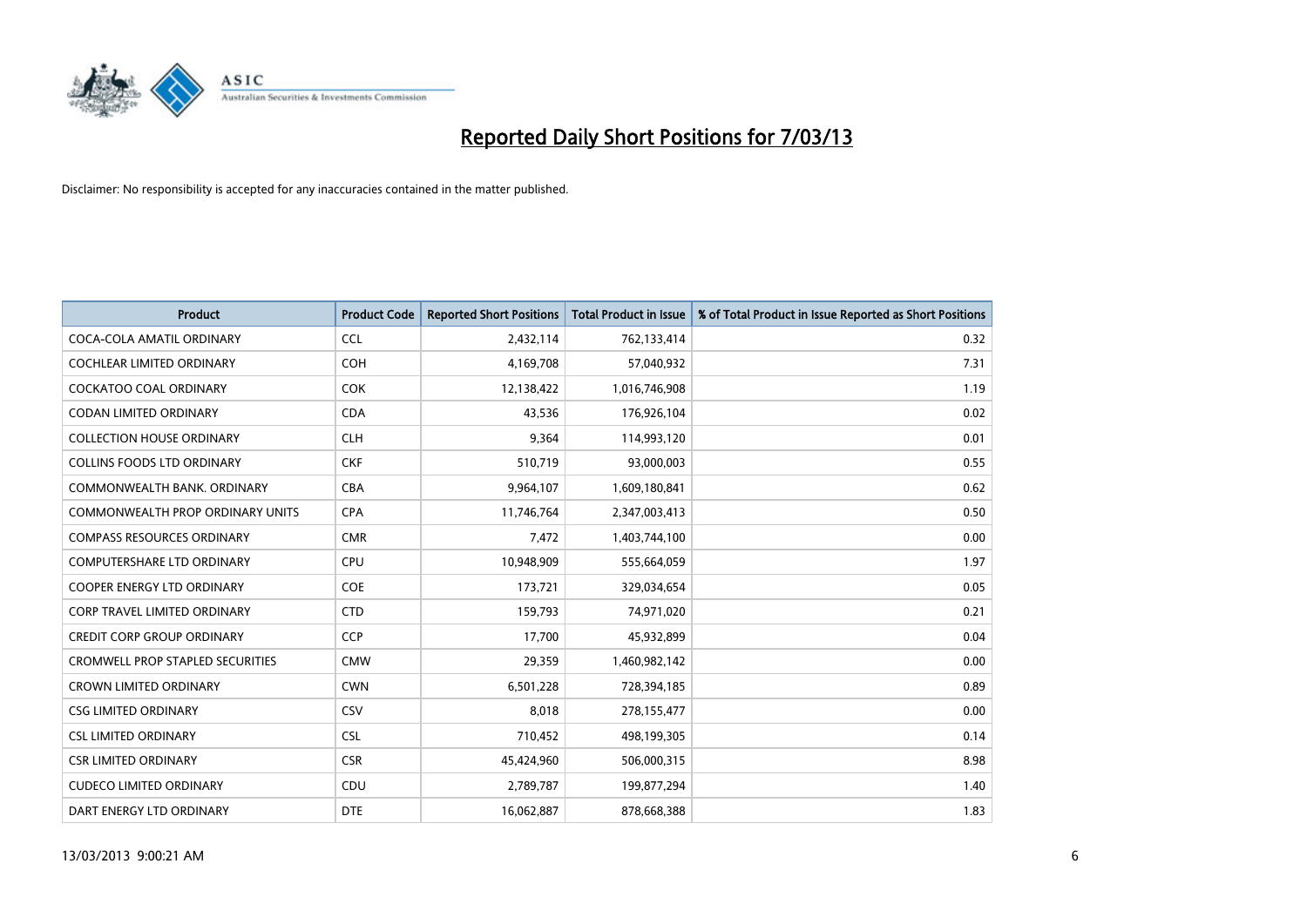

| <b>Product</b>                       | <b>Product Code</b> | <b>Reported Short Positions</b> | <b>Total Product in Issue</b> | % of Total Product in Issue Reported as Short Positions |
|--------------------------------------|---------------------|---------------------------------|-------------------------------|---------------------------------------------------------|
| DAVID JONES LIMITED ORDINARY         | <b>DJS</b>          | 62,198,226                      | 531,788,775                   | 11.70                                                   |
| DECMIL GROUP LIMITED ORDINARY        | <b>DCG</b>          | 1,059,654                       | 168,203,219                   | 0.63                                                    |
| DEXUS PROPERTY GROUP STAPLED UNITS   | <b>DXS</b>          | 5,797,982                       | 4,839,024,176                 | 0.12                                                    |
| DISCOVERY METALS LTD ORDINARY        | <b>DML</b>          | 3,955,552                       | 486,986,451                   | 0.81                                                    |
| DOMINO PIZZA ENTERPR ORDINARY        | <b>DMP</b>          | 93,658                          | 70,192,674                    | 0.13                                                    |
| DORAY MINERALS LTD ORDINARY          | <b>DRM</b>          | 70,110                          | 141,866,768                   | 0.05                                                    |
| DOWNER EDI LIMITED ORDINARY          | <b>DOW</b>          | 3,252,566                       | 429,100,296                   | 0.76                                                    |
| DRILLSEARCH ENERGY ORDINARY          | <b>DLS</b>          | 2,690,362                       | 427,353,371                   | 0.63                                                    |
| DUET GROUP STAPLED US PROHIBIT.      | <b>DUE</b>          | 7,906,761                       | 1,169,314,842                 | 0.68                                                    |
| DULUXGROUP LIMITED ORDINARY          | <b>DLX</b>          | 6,431,153                       | 374,507,181                   | 1.72                                                    |
| DWS LTD ORDINARY                     | <b>DWS</b>          | 296,516                         | 132,362,763                   | 0.22                                                    |
| ECHO ENTERTAINMENT ORDINARY          | EGP                 | 7,721,655                       | 825,672,730                   | 0.94                                                    |
| <b>ELDERS LIMITED ORDINARY</b>       | <b>ELD</b>          | 16,753,242                      | 448,598,480                   | 3.73                                                    |
| ELEMENTAL MINERALS ORDINARY          | <b>ELM</b>          | 33,456                          | 288,587,228                   | 0.01                                                    |
| ELEMENTOS LIMITED ORDINARY           | <b>ELT</b>          | 16                              | 149,531,420                   | 0.00                                                    |
| <b>EMECO HOLDINGS ORDINARY</b>       | <b>EHL</b>          | 5,757,467                       | 599,675,707                   | 0.96                                                    |
| <b>ENDEAVOUR MIN CORP CDI 1:1</b>    | <b>EVR</b>          | 787,807                         | 131,354,574                   | 0.60                                                    |
| ENERGY RESOURCES ORDINARY 'A'        | ERA                 | 7,806,839                       | 517,725,062                   | 1.51                                                    |
| <b>ENERGY WORLD CORPOR, ORDINARY</b> | <b>EWC</b>          | 18,067,614                      | 1,734,166,672                 | 1.04                                                    |
| ENVESTRA LIMITED ORDINARY            | <b>ENV</b>          | 8,628,656                       | 1,603,333,497                 | 0.54                                                    |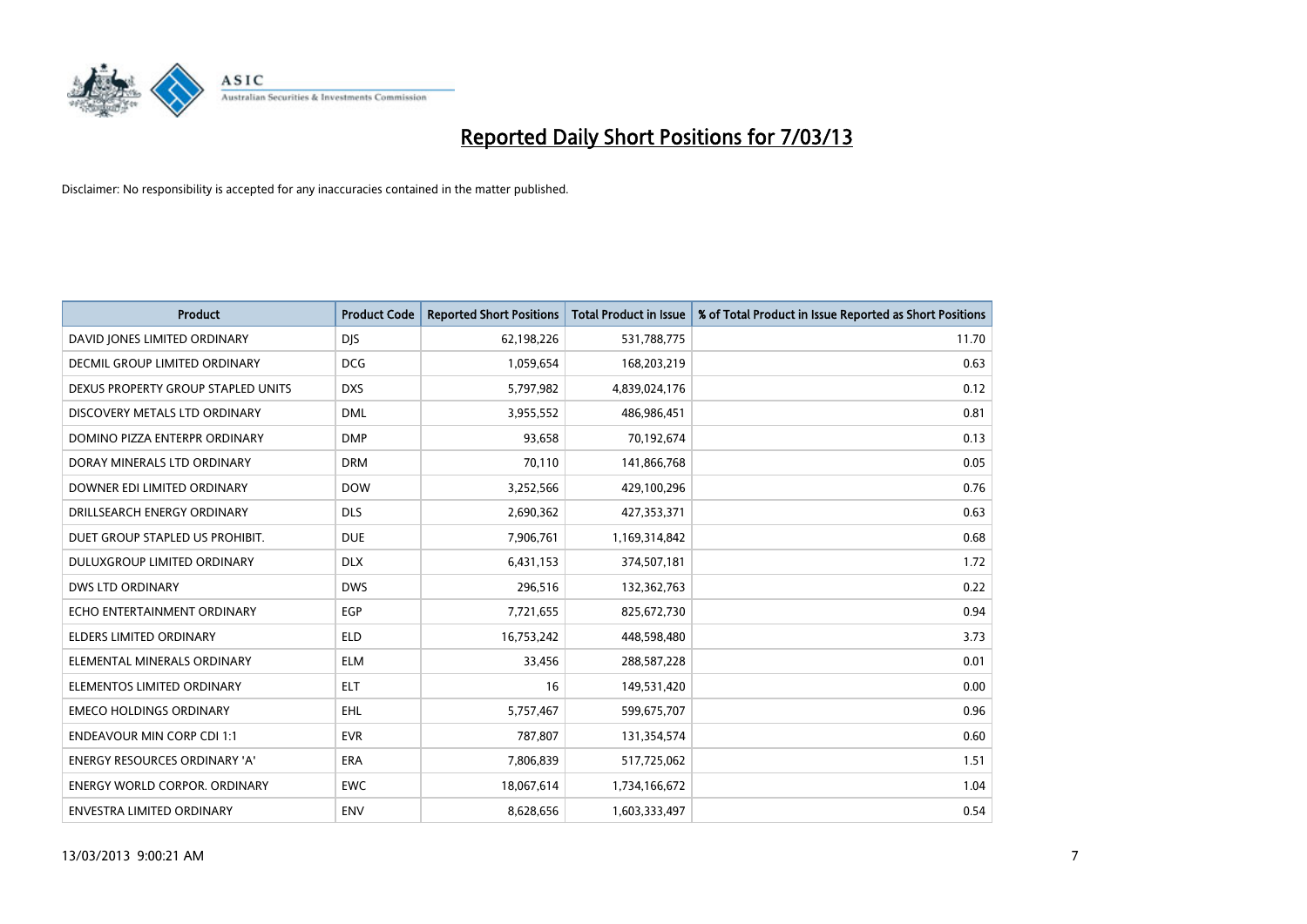

| <b>Product</b>                         | <b>Product Code</b> | <b>Reported Short Positions</b> | <b>Total Product in Issue</b> | % of Total Product in Issue Reported as Short Positions |
|----------------------------------------|---------------------|---------------------------------|-------------------------------|---------------------------------------------------------|
| EVOLUTION MINING LTD ORDINARY          | <b>EVN</b>          | 12,520,982                      | 708,092,989                   | 1.77                                                    |
| FAIRFAX MEDIA LTD ORDINARY             | <b>FXI</b>          | 385, 367, 314                   | 2,351,955,725                 | 16.38                                                   |
| <b>FANTASTIC HOLDINGS ORDINARY</b>     | <b>FAN</b>          | 5,767                           | 102,739,538                   | 0.01                                                    |
| <b>FAR LTD ORDINARY</b>                | <b>FAR</b>          | 22,121,932                      | 2,499,846,742                 | 0.88                                                    |
| FEDERATION CNTRES ORD/UNIT STAPLED SEC | <b>FDC</b>          | 6,393,305                       | 1,427,641,139                 | 0.45                                                    |
| FINBAR GROUP LIMITED ORDINARY          | <b>FRI</b>          | 509                             | 214,824,630                   | 0.00                                                    |
| FKP PROPERTY GROUP STAPLED SECURITIES  | <b>FKP</b>          | 6,205,813                       | 321,578,705                   | 1.93                                                    |
| FLEETWOOD CORP ORDINARY                | <b>FWD</b>          | 3,484,536                       | 60,104,188                    | 5.80                                                    |
| FLETCHER BUILDING ORDINARY             | <b>FBU</b>          | 4,334,228                       | 684,793,538                   | 0.63                                                    |
| FLEXIGROUP LIMITED ORDINARY            | <b>FXL</b>          | 49,127                          | 287,869,669                   | 0.02                                                    |
| <b>FLIGHT CENTRE ORDINARY</b>          | <b>FLT</b>          | 11,321,539                      | 100,219,792                   | 11.30                                                   |
| <b>FLINDERS MINES LTD ORDINARY</b>     | <b>FMS</b>          | 9,104,228                       | 1,821,300,404                 | 0.50                                                    |
| <b>FOCUS MINERALS LTD ORDINARY</b>     | <b>FML</b>          | 2,107,101                       | 8,822,771,352                 | 0.02                                                    |
| FONTERRA SHARE FUND ORDINARY UNITS     | <b>FSF</b>          | 36,135                          | 95,822,090                    | 0.04                                                    |
| <b>FORGE GROUP LIMITED ORDINARY</b>    | FGE                 | 126,625                         | 86,169,014                    | 0.15                                                    |
| FORTESCUE METALS GRP ORDINARY          | <b>FMG</b>          | 158,860,791                     | 3,113,798,659                 | 5.10                                                    |
| G.U.D. HOLDINGS ORDINARY               | GUD                 | 3,929,072                       | 71,341,319                    | 5.51                                                    |
| <b>G8 EDUCATION LIMITED ORDINARY</b>   | <b>GEM</b>          | 408,775                         | 270,940,348                   | 0.15                                                    |
| <b>GALAXY RESOURCES ORDINARY</b>       | GXY                 | 3,725,215                       | 584,355,501                   | 0.64                                                    |
| <b>GENETIC TECHNOLOGIES ORDINARY</b>   | <b>GTG</b>          | 1.950                           | 475,471,819                   | 0.00                                                    |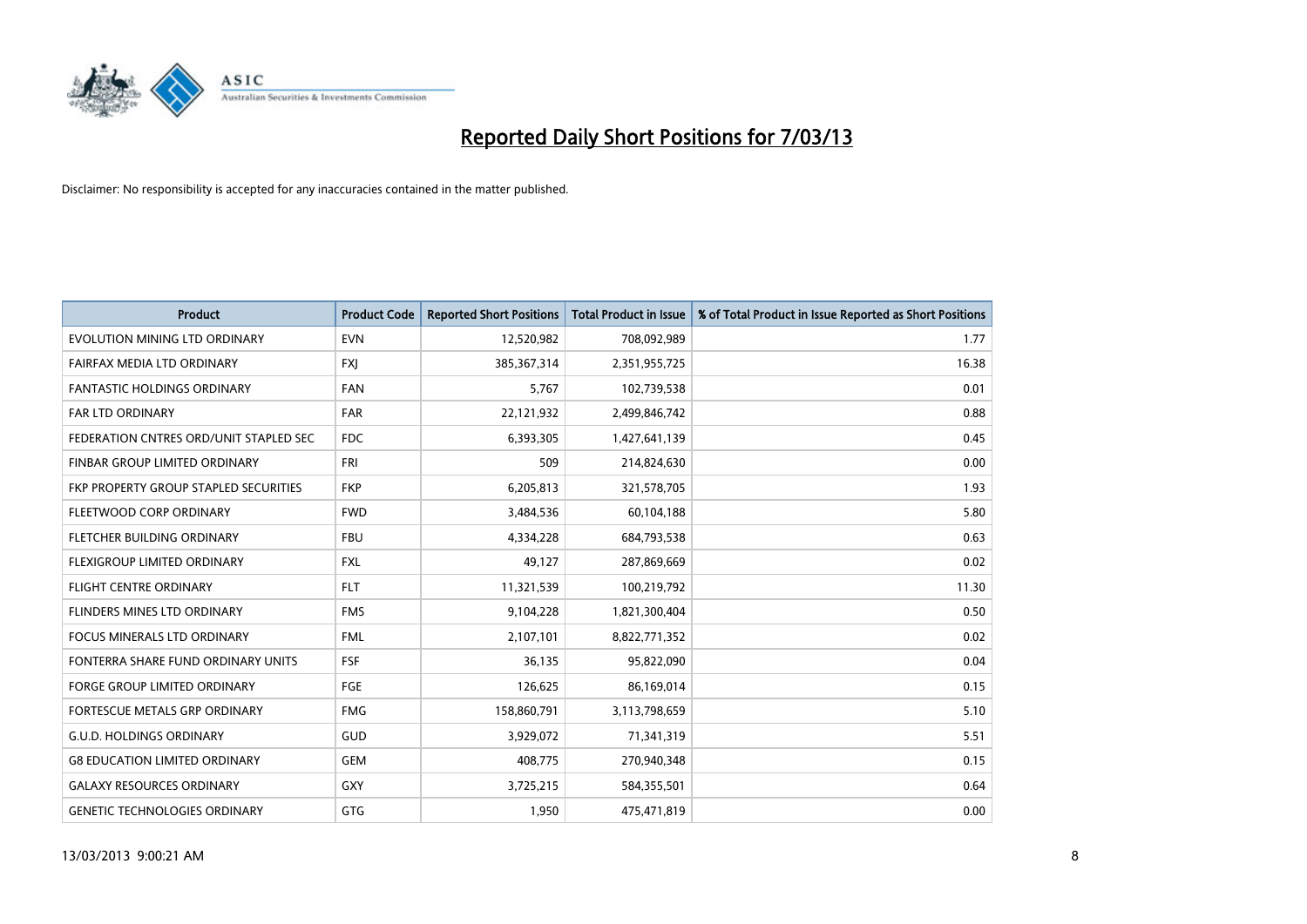

| <b>Product</b>                            | <b>Product Code</b> | <b>Reported Short Positions</b> | <b>Total Product in Issue</b> | % of Total Product in Issue Reported as Short Positions |
|-------------------------------------------|---------------------|---------------------------------|-------------------------------|---------------------------------------------------------|
| <b>GEODYNAMICS LIMITED ORDINARY</b>       | GDY                 | 850                             | 406,452,608                   | 0.00                                                    |
| <b>GINDALBIE METALS LTD ORDINARY</b>      | GBG                 | 42,109,767                      | 1,404,350,200                 | 3.00                                                    |
| <b>GOODMAN FIELDER, ORDINARY</b>          | GFF                 | 26,629,626                      | 1,955,559,207                 | 1.36                                                    |
| <b>GOODMAN GROUP STAPLED US PROHIBIT.</b> | <b>GMG</b>          | 1,623,200                       | 1,713,233,947                 | 0.09                                                    |
| <b>GPT GROUP STAPLED SEC.</b>             | <b>GPT</b>          | 8,028,120                       | 1,768,731,729                 | 0.45                                                    |
| <b>GRAINCORP LIMITED A CLASS ORDINARY</b> | <b>GNC</b>          | 1,193,375                       | 228,855,628                   | 0.52                                                    |
| <b>GRANGE RESOURCES. ORDINARY</b>         | GRR                 | 1,284,377                       | 1,156,181,782                 | 0.11                                                    |
| <b>GREENLAND MIN EN LTD ORDINARY</b>      | GGG                 | 4,810,018                       | 571,225,263                   | 0.84                                                    |
| <b>GRYPHON MINERALS LTD ORDINARY</b>      | GRY                 | 27,449,978                      | 400,464,983                   | 6.85                                                    |
| <b>GUILDFORD COAL LTD ORDINARY</b>        | <b>GUF</b>          | 1,116,418                       | 635,046,899                   | 0.18                                                    |
| <b>GUIARAT NRE COAL LTD ORDINARY</b>      | <b>GNM</b>          | 1,624,800                       | 1,376,138,678                 | 0.12                                                    |
| <b>GUNNS LIMITED ORDINARY</b>             | <b>GNS</b>          | 52,741,216                      | 848,401,559                   | 6.22                                                    |
| <b>GWA GROUP LTD ORDINARY</b>             | <b>GWA</b>          | 5,627,911                       | 304,706,899                   | 1.85                                                    |
| HARVEY NORMAN ORDINARY                    | <b>HVN</b>          | 89,580,753                      | 1,062,316,784                 | 8.43                                                    |
| HASTIE GROUP LIMITED ORDINARY             | <b>HST</b>          | 210,891                         | 137,353,504                   | 0.15                                                    |
| HENDERSON GROUP CDI 1:1                   | <b>HGG</b>          | 4,779,947                       | 725,243,442                   | 0.66                                                    |
| HEA HOLDINGS LIMITED ORDINARY             | <b>HFA</b>          | 3,809                           | 117,332,831                   | 0.00                                                    |
| HIGHLANDS PACIFIC ORDINARY                | <b>HIG</b>          | 600,996                         | 789,132,854                   | 0.08                                                    |
| HILLGROVE RES LTD ORDINARY                | <b>HGO</b>          | 1,926,681                       | 1,022,760,221                 | 0.19                                                    |
| HILLS HOLDINGS LTD ORDINARY               | <b>HIL</b>          | 2,472,266                       | 246,500,444                   | 1.00                                                    |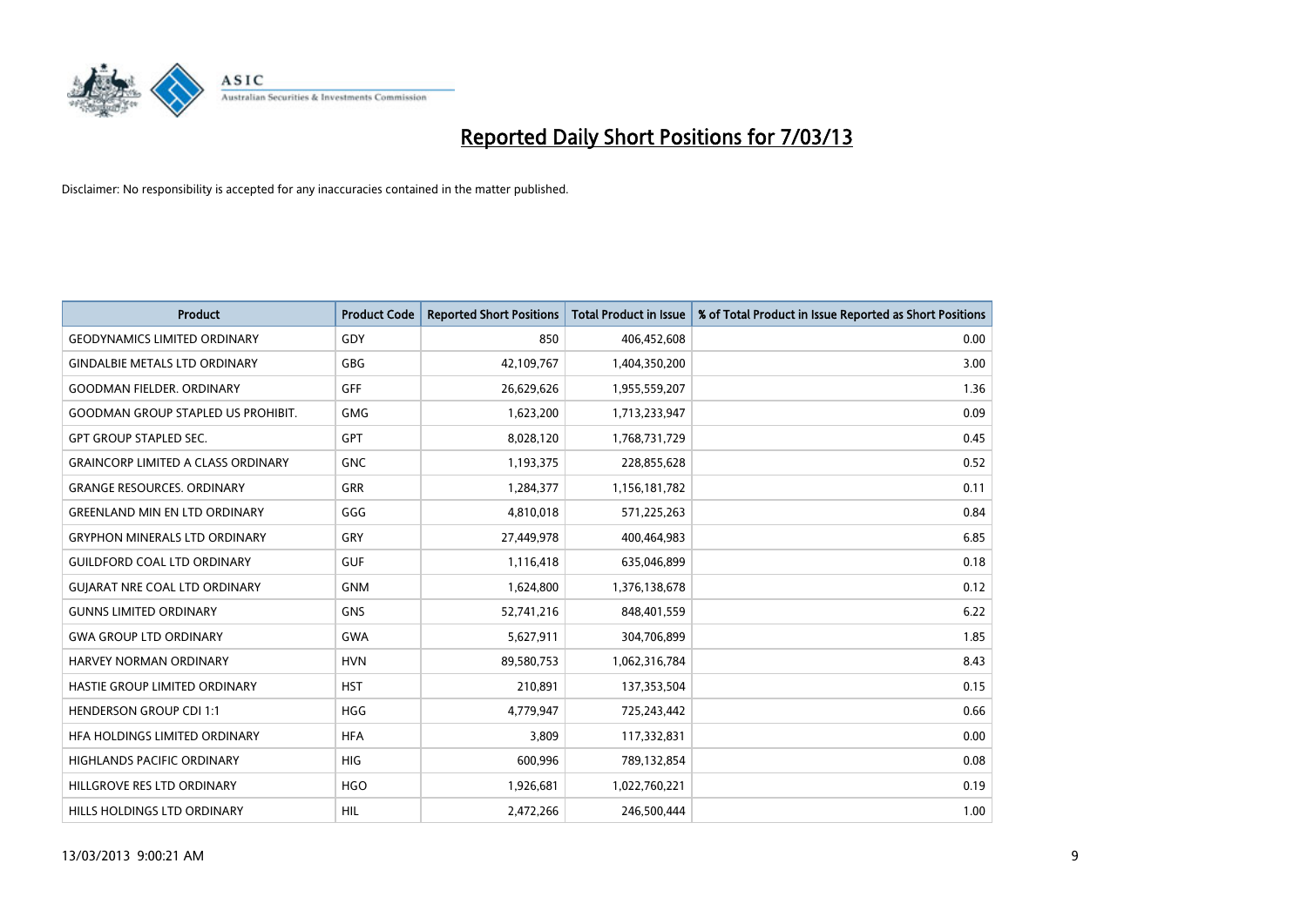

| <b>Product</b>                                | <b>Product Code</b> | <b>Reported Short Positions</b> | <b>Total Product in Issue</b> | % of Total Product in Issue Reported as Short Positions |
|-----------------------------------------------|---------------------|---------------------------------|-------------------------------|---------------------------------------------------------|
| HORIZON OIL LIMITED ORDINARY                  | <b>HZN</b>          | 27,249,833                      | 1,135,266,515                 | 2.40                                                    |
| ICON ENERGY LIMITED ORDINARY                  | <b>ICN</b>          | 1,724,608                       | 533,391,210                   | 0.32                                                    |
| <b>IINET LIMITED ORDINARY</b>                 | <b>IIN</b>          | 924,115                         | 161,238,847                   | 0.57                                                    |
| ILUKA RESOURCES ORDINARY                      | ILU                 | 59,234,023                      | 418,700,517                   | 14.15                                                   |
| <b>IMDEX LIMITED ORDINARY</b>                 | <b>IMD</b>          | 1,284,844                       | 210,473,188                   | 0.61                                                    |
| IMF (AUSTRALIA) LTD ORDINARY                  | <b>IMF</b>          | 800,693                         | 123,201,716                   | 0.65                                                    |
| <b>INCITEC PIVOT ORDINARY</b>                 | IPL                 | 13,841,898                      | 1,628,730,107                 | 0.85                                                    |
| <b>INDEPENDENCE GROUP ORDINARY</b>            | <b>IGO</b>          | 2,357,995                       | 232,882,535                   | 1.01                                                    |
| INDOPHIL RESOURCES ORDINARY                   | <b>IRN</b>          | 906,314                         | 1,203,146,194                 | 0.08                                                    |
| <b>INFIGEN ENERGY STAPLED SECURITIES</b>      | IFN                 | 3,314,675                       | 762,265,972                   | 0.43                                                    |
| INSURANCE AUSTRALIA ORDINARY                  | IAG                 | 4,029,837                       | 2,079,034,021                 | 0.19                                                    |
| <b>INTEGRATED RESEARCH ORDINARY</b>           | IRI                 | 55,731                          | 168,359,453                   | 0.03                                                    |
| <b>INTREPID MINES ORDINARY</b>                | <b>IAU</b>          | 8,417,012                       | 555,623,798                   | 1.51                                                    |
| <b>INVESTA OFFICE FUND STAPLED SECURITIES</b> | <b>IOF</b>          | 2,408,167                       | 614,047,458                   | 0.39                                                    |
| <b>INVOCARE LIMITED ORDINARY</b>              | <b>IVC</b>          | 1,833,433                       | 110,030,298                   | 1.67                                                    |
| ION LIMITED ORDINARY                          | <b>ION</b>          | 164,453                         | 256,365,105                   | 0.06                                                    |
| <b>IOOF HOLDINGS LTD ORDINARY</b>             | IFL                 | 1,440,985                       | 232,091,225                   | 0.62                                                    |
| <b>IRESS LIMITED ORDINARY</b>                 | <b>IRE</b>          | 2,025,404                       | 128,620,231                   | 1.57                                                    |
| <b>IRON ORE HOLDINGS ORDINARY</b>             | <b>IOH</b>          | 39,352                          | 161,174,005                   | 0.02                                                    |
| <b>IVANHOE AUSTRALIA ORDINARY</b>             | <b>IVA</b>          | 1,379,589                       | 724,339,661                   | 0.19                                                    |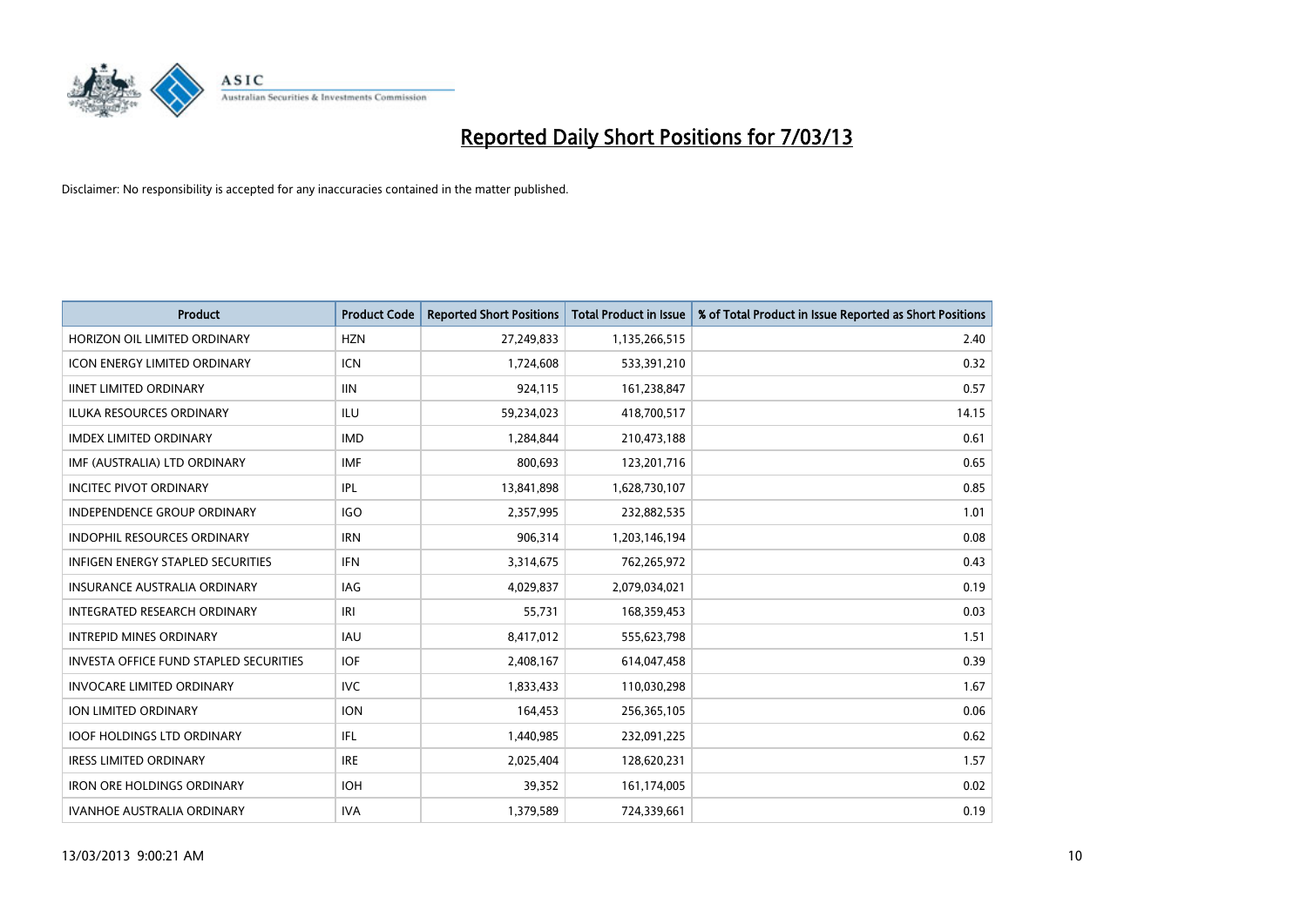

| <b>Product</b>                                  | <b>Product Code</b> | <b>Reported Short Positions</b> | <b>Total Product in Issue</b> | % of Total Product in Issue Reported as Short Positions |
|-------------------------------------------------|---------------------|---------------------------------|-------------------------------|---------------------------------------------------------|
| <b>JAMES HARDIE INDUST CHESS DEPOSITARY INT</b> | <b>IHX</b>          | 7,442,673                       | 440,949,878                   | 1.69                                                    |
| <b>JB HI-FI LIMITED ORDINARY</b>                | <b>IBH</b>          | 19,171,211                      | 98,893,976                    | 19.39                                                   |
| <b>JUMBO INTERACTIVE ORDINARY</b>               | <b>JIN</b>          | 1,400                           | 43,552,560                    | 0.00                                                    |
| <b>JUPITER MINES ORDINARY</b>                   | <b>IMS</b>          | 30                              | 2,281,835,383                 | 0.00                                                    |
| <b>KAGARA LTD ORDINARY</b>                      | <b>KZL</b>          | 3,010,378                       | 798,953,117                   | 0.38                                                    |
| KAROON GAS AUSTRALIA ORDINARY                   | <b>KAR</b>          | 465,367                         | 221,420,769                   | 0.21                                                    |
| KATHMANDU HOLD LTD ORDINARY                     | <b>KMD</b>          | 17.209                          | 200,215,894                   | 0.01                                                    |
| <b>KBL MINING LIMITED ORDINARY</b>              | <b>KBL</b>          | 1,820                           | 293,535,629                   | 0.00                                                    |
| KINGSGATE CONSOLID. ORDINARY                    | <b>KCN</b>          | 14,243,961                      | 151,828,173                   | 9.38                                                    |
| KINGSROSE MINING LTD ORDINARY                   | <b>KRM</b>          | 366,280                         | 291,959,871                   | 0.13                                                    |
| LEIGHTON HOLDINGS ORDINARY                      | LEI                 | 7,797,860                       | 337,164,188                   | 2.31                                                    |
| LEND LEASE GROUP UNIT/ORD STAPLED               | <b>LLC</b>          | 3,636,463                       | 574,351,883                   | 0.63                                                    |
| LINC ENERGY LTD ORDINARY                        | <b>LNC</b>          | 14,154,092                      | 517,770,424                   | 2.73                                                    |
| LYCOPODIUM LIMITED ORDINARY                     | LYL                 | 302                             | 38,755,103                    | 0.00                                                    |
| LYNAS CORPORATION ORDINARY                      | <b>LYC</b>          | 194,855,349                     | 1,960,801,292                 | 9.94                                                    |
| M2 TELECOMMUNICATION ORDINARY                   | <b>MTU</b>          | 7,749,264                       | 158,016,251                   | 4.90                                                    |
| <b>MACMAHON HOLDINGS ORDINARY</b>               | <b>MAH</b>          | 9,441,505                       | 1,261,699,966                 | 0.75                                                    |
| MACQ ATLAS ROADS GRP ORDINARY STAPLED           | <b>MOA</b>          | 13,925,265                      | 478,531,436                   | 2.91                                                    |
| MACOUARIE GROUP LTD ORDINARY                    | <b>MOG</b>          | 4,465,448                       | 339,506,578                   | 1.32                                                    |
| MAGELLAN FIN GRP LTD ORDINARY                   | <b>MFG</b>          | 4.267                           | 152,558,341                   | 0.00                                                    |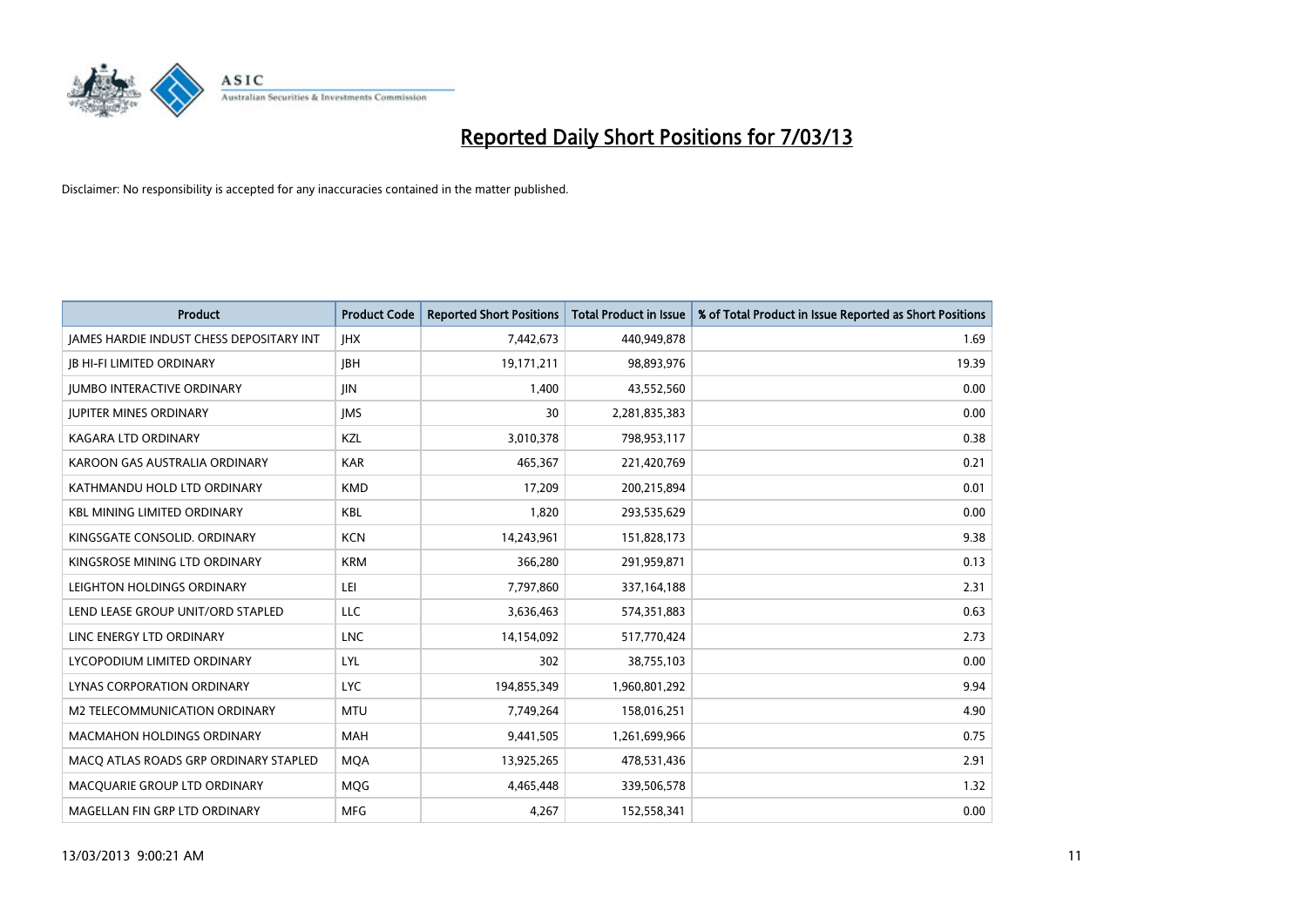

| <b>Product</b>                       | <b>Product Code</b> | <b>Reported Short Positions</b> | <b>Total Product in Issue</b> | % of Total Product in Issue Reported as Short Positions |
|--------------------------------------|---------------------|---------------------------------|-------------------------------|---------------------------------------------------------|
| <b>MATRIX C &amp; E LTD ORDINARY</b> | <b>MCE</b>          | 3,572,134                       | 94,555,428                    | 3.78                                                    |
| MAVERICK DRILLING ORDINARY           | <b>MAD</b>          | 9,199,637                       | 452,726,751                   | 2.03                                                    |
| MAXITRANS INDUSTRIES ORDINARY        | <b>MXI</b>          | 308                             | 183,993,392                   | 0.00                                                    |
| MCMILLAN SHAKESPEARE ORDINARY        | <b>MMS</b>          | 252,448                         | 74,523,965                    | 0.34                                                    |
| MEDUSA MINING LTD ORDINARY           | <b>MML</b>          | 3,718,424                       | 188,903,911                   | 1.97                                                    |
| MELBOURNE IT LIMITED ORDINARY        | <b>MLB</b>          | 492,222                         | 82,451,363                    | 0.60                                                    |
| MEO AUSTRALIA LTD ORDINARY           | <b>MEO</b>          | 432,047                         | 627,264,587                   | 0.07                                                    |
| <b>MERMAID MARINE ORDINARY</b>       | <b>MRM</b>          | 1,199,805                       | 223,832,900                   | 0.54                                                    |
| MESOBLAST LIMITED ORDINARY           | <b>MSB</b>          | 16,390,587                      | 287,840,322                   | 5.69                                                    |
| METALS X LIMITED ORDINARY            | <b>MLX</b>          | 77,960                          | 1,651,766,110                 | 0.00                                                    |
| METCASH LIMITED ORDINARY             | <b>MTS</b>          | 93,804,728                      | 880,704,786                   | 10.65                                                   |
| METMINCO LIMITED ORDINARY            | <b>MNC</b>          | 54,825                          | 1,749,543,023                 | 0.00                                                    |
| MICLYN EXP OFFSHR ORDINARY           | <b>MIO</b>          | 47,187                          | 278,639,188                   | 0.02                                                    |
| MILTON CORPORATION ORDINARY          | <b>MLT</b>          | 12,800                          | 122,147,119                   | 0.01                                                    |
| MINCOR RESOURCES NL ORDINARY         | <b>MCR</b>          | 2,395,551                       | 188,208,274                   | 1.27                                                    |
| MINERAL DEPOSITS ORDINARY            | <b>MDL</b>          | 1,180,632                       | 83,538,786                    | 1.41                                                    |
| MINERAL RESOURCES. ORDINARY          | <b>MIN</b>          | 1,356,637                       | 185,724,169                   | 0.73                                                    |
| MIRABELA NICKEL LTD ORDINARY         | <b>MBN</b>          | 12,953,839                      | 876,765,094                   | 1.48                                                    |
| MIRVAC GROUP STAPLED SECURITIES      | <b>MGR</b>          | 9,526,090                       | 3,425,587,451                 | 0.28                                                    |
| MOLOPO ENERGY LTD ORDINARY           | <b>MPO</b>          | 834,266                         | 246,371,894                   | 0.34                                                    |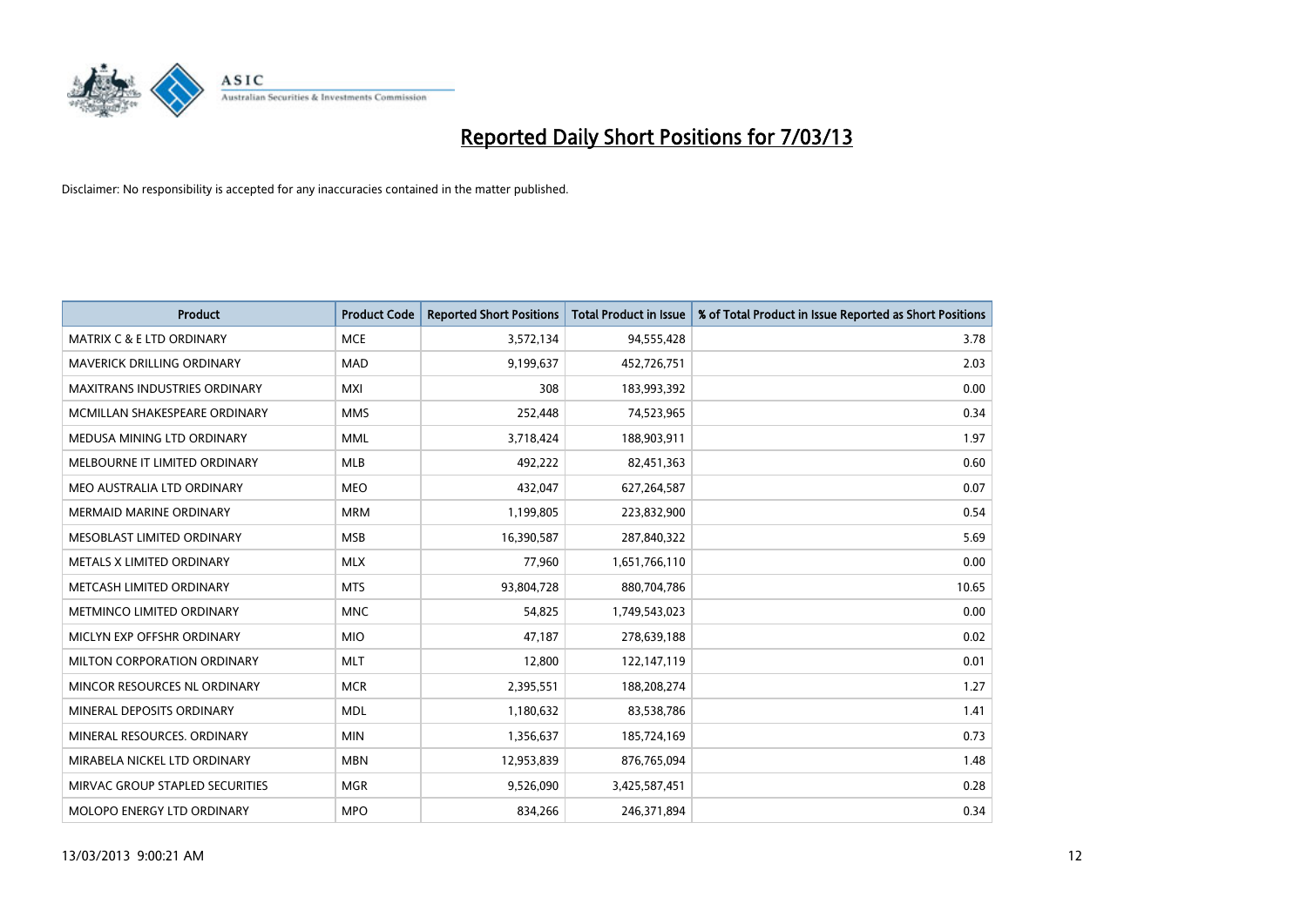

| <b>Product</b>                    | <b>Product Code</b> | <b>Reported Short Positions</b> | <b>Total Product in Issue</b> | % of Total Product in Issue Reported as Short Positions |
|-----------------------------------|---------------------|---------------------------------|-------------------------------|---------------------------------------------------------|
| MONADELPHOUS GROUP ORDINARY       | <b>MND</b>          | 7,458,215                       | 90,663,543                    | 8.23                                                    |
| MORTGAGE CHOICE LTD ORDINARY      | <b>MOC</b>          | 1,505,076                       | 123,431,282                   | 1.22                                                    |
| <b>MOUNT GIBSON IRON ORDINARY</b> | <b>MGX</b>          | 4,791,318                       | 1,090,584,232                 | 0.44                                                    |
| MULTIPLEX SITES SITES             | <b>MXUPA</b>        | 686                             | 4,500,000                     | 0.02                                                    |
| MURCHISON METALS LTD ORDINARY     | <b>MMX</b>          | 3,896,403                       | 450,497,346                   | 0.86                                                    |
| <b>MYER HOLDINGS LTD ORDINARY</b> | <b>MYR</b>          | 76,982,082                      | 583,384,551                   | 13.20                                                   |
| <b>MYSTATE LIMITED ORDINARY</b>   | <b>MYS</b>          | 24,948                          | 87,117,374                    | 0.03                                                    |
| NATIONAL AUST, BANK ORDINARY      | <b>NAB</b>          | 9,913,146                       | 2,342,259,881                 | 0.42                                                    |
| NAVITAS LIMITED ORDINARY          | <b>NVT</b>          | 11,875,857                      | 375,367,918                   | 3.16                                                    |
| NEON ENERGY LIMITED ORDINARY      | <b>NEN</b>          | 2,947,157                       | 549,844,091                   | 0.54                                                    |
| NEW HOPE CORPORATION ORDINARY     | NHC                 | 2,627,196                       | 830,563,352                   | 0.32                                                    |
| NEW STANDARD ENERGY ORDINARY      | <b>NSE</b>          | 999,223                         | 305,331,847                   | 0.33                                                    |
| NEWCREST MINING ORDINARY          | <b>NCM</b>          | 4,660,307                       | 765,906,839                   | 0.61                                                    |
| NEWS CORP A NON-VOTING CDI        | <b>NWSLV</b>        | 2,138,620                       | 1,523,992,348                 | 0.14                                                    |
| NEWS CORP B VOTING CDI            | <b>NWS</b>          | 828,532                         | 798,520,953                   | 0.10                                                    |
| NEWSAT LIMITED ORDINARY           | <b>NWT</b>          | 1,621,473                       | 515,708,407                   | 0.31                                                    |
| NEXTDC LIMITED ORDINARY           | <b>NXT</b>          | 4,368,855                       | 172,602,288                   | 2.53                                                    |
| NEXUS ENERGY LIMITED ORDINARY     | <b>NXS</b>          | 9,617,208                       | 1,329,821,159                 | 0.72                                                    |
| NIDO PETROLEUM ORDINARY           | <b>NDO</b>          | 105,293                         | 2,044,984,301                 | 0.01                                                    |
| NOBLE MINERAL RES ORDINARY        | <b>NMG</b>          | 2,519,352                       | 666,397,952                   | 0.38                                                    |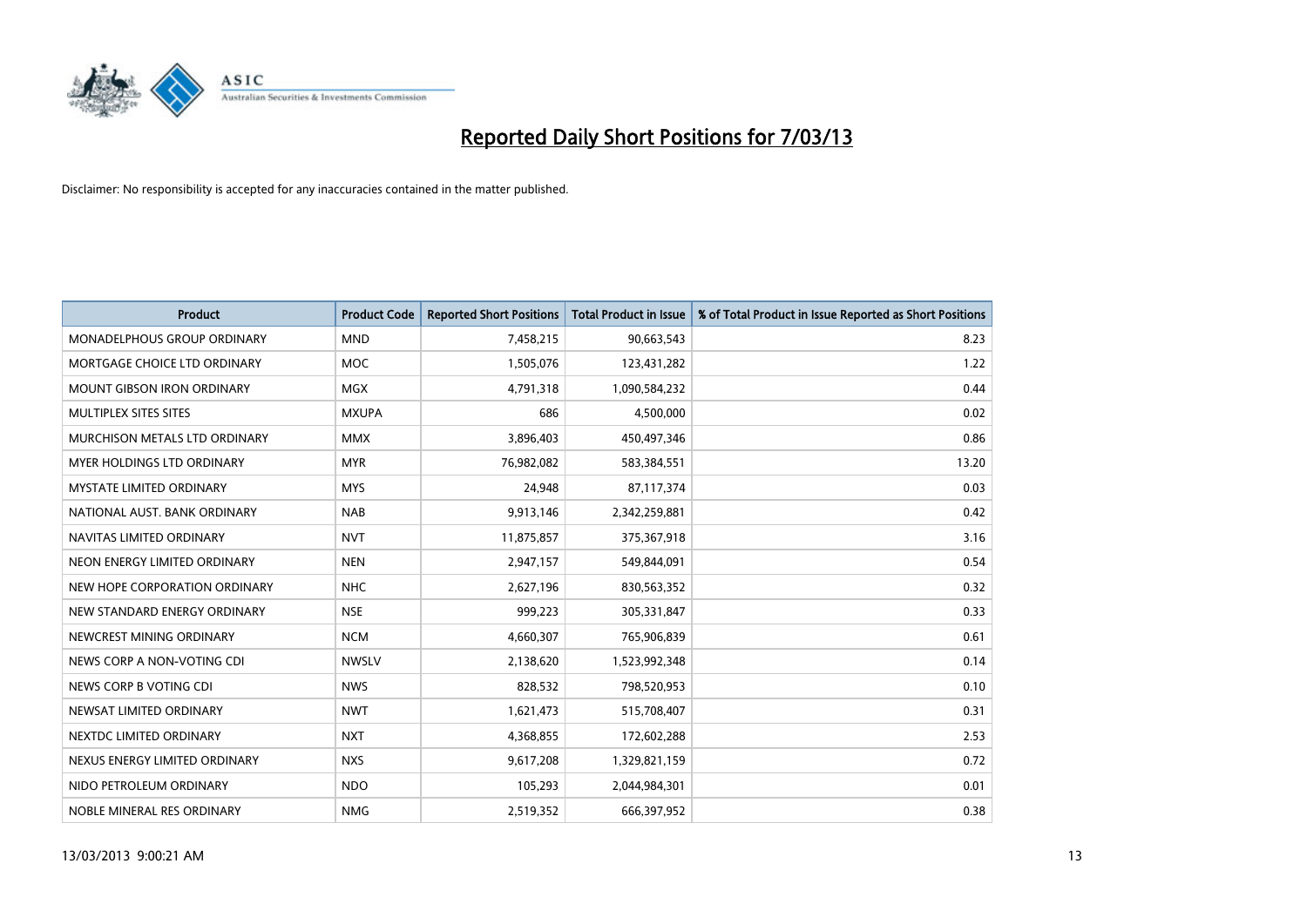

| <b>Product</b>                        | <b>Product Code</b> | <b>Reported Short Positions</b> | <b>Total Product in Issue</b> | % of Total Product in Issue Reported as Short Positions |
|---------------------------------------|---------------------|---------------------------------|-------------------------------|---------------------------------------------------------|
| NORFOLK GROUP ORDINARY                | <b>NFK</b>          | 50                              | 158,890,730                   | 0.00                                                    |
| NORTHERN IRON LTD ORDINARY            | <b>NFE</b>          | 1,988,556                       | 484,405,314                   | 0.41                                                    |
| NORTHERN STAR ORDINARY                | <b>NST</b>          | 8,467,268                       | 424,277,027                   | 2.00                                                    |
| NRW HOLDINGS LIMITED ORDINARY         | <b>NWH</b>          | 9,281,463                       | 278,888,011                   | 3.33                                                    |
| NUFARM LIMITED ORDINARY               | <b>NUF</b>          | 7,759,697                       | 262,796,891                   | 2.95                                                    |
| OAKTON LIMITED ORDINARY               | <b>OKN</b>          | 25.622                          | 90,032,442                    | 0.03                                                    |
| OCEANAGOLD CORP. CHESS DEPOSITARY INT | <b>OGC</b>          | 250,609                         | 293,517,918                   | 0.09                                                    |
| OIL SEARCH LTD ORDINARY               | OSH                 | 25,071,189                      | 1,334,756,742                 | 1.88                                                    |
| OM HOLDINGS LIMITED ORDINARY          | OMH                 | 4,239,257                       | 673,423,337                   | 0.63                                                    |
| ORICA LIMITED ORDINARY                | ORI                 | 1,599,372                       | 366,768,327                   | 0.44                                                    |
| ORIGIN ENERGY ORDINARY                | ORG                 | 19,366,725                      | 1,094,031,475                 | 1.77                                                    |
| OROCOBRE LIMITED ORDINARY             | <b>ORE</b>          | 475,197                         | 117,745,140                   | 0.40                                                    |
| OROTONGROUP LIMITED ORDINARY          | ORL                 | 176                             | 40,880,902                    | 0.00                                                    |
| ORPHEUS ENERGY LTD ORDINARY           | <b>OEG</b>          | 67,200                          | 130,475,919                   | 0.05                                                    |
| OZ MINERALS ORDINARY                  | OZL                 | 12,155,134                      | 303,470,022                   | 4.01                                                    |
| PACIFIC BRANDS ORDINARY               | <b>PBG</b>          | 11,786,296                      | 912,915,695                   | 1.29                                                    |
| PALADIN ENERGY LTD ORDINARY           | <b>PDN</b>          | 101,011,754                     | 836,969,286                   | 12.07                                                   |
| PANAUST LIMITED ORDINARY              | <b>PNA</b>          | 1,856,419                       | 614,407,069                   | 0.30                                                    |
| PANCONTINENTAL OIL ORDINARY           | PCL                 | 1,130,697                       | 1,150,994,096                 | 0.10                                                    |
| PANORAMIC RESOURCES ORDINARY          | PAN                 | 1,197,458                       | 256,058,555                   | 0.47                                                    |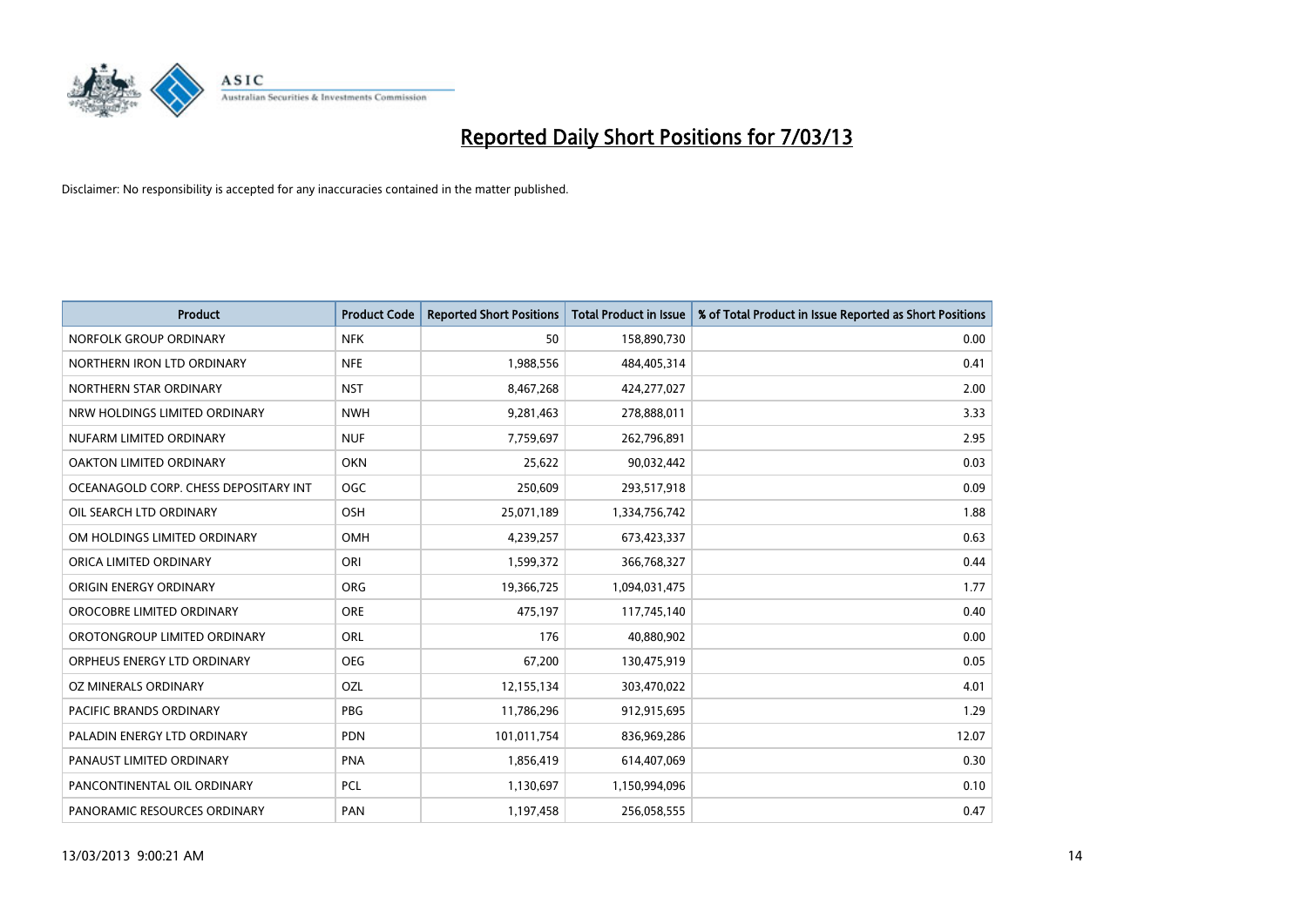

| <b>Product</b>               | <b>Product Code</b> | <b>Reported Short Positions</b> | <b>Total Product in Issue</b> | % of Total Product in Issue Reported as Short Positions |
|------------------------------|---------------------|---------------------------------|-------------------------------|---------------------------------------------------------|
| PAPERLINX LIMITED ORDINARY   | <b>PPX</b>          | 146,825                         | 609,280,761                   | 0.02                                                    |
| PAPILLON RES LTD ORDINARY    | PIR                 | 1,894,913                       | 297,028,210                   | 0.64                                                    |
| PATTIES FOODS LTD ORDINARY   | <b>PFL</b>          | 4,035                           | 139,065,639                   | 0.00                                                    |
| PEET LIMITED ORDINARY        | <b>PPC</b>          | 3,291,987                       | 321,013,141                   | 1.03                                                    |
| PERILYA LIMITED ORDINARY     | PEM                 | 514                             | 769,316,426                   | 0.00                                                    |
| PERPETUAL LIMITED ORDINARY   | <b>PPT</b>          | 2,025,115                       | 41,980,678                    | 4.82                                                    |
| PERSEUS MINING LTD ORDINARY  | PRU                 | 27,084,952                      | 457,962,088                   | 5.91                                                    |
| PHARMAXIS LTD ORDINARY       | <b>PXS</b>          | 12,040,289                      | 308,543,389                   | 3.90                                                    |
| PHOSPHAGENICS LTD. ORDINARY  | POH                 | 1,825,008                       | 1,020,215,957                 | 0.18                                                    |
| PLATINUM ASSET ORDINARY      | <b>PTM</b>          | 8,545,513                       | 561,347,878                   | 1.52                                                    |
| PLATINUM AUSTRALIA ORDINARY  | <b>PLA</b>          | 836,127                         | 504,968,043                   | 0.17                                                    |
| PMI GOLD CORP CDI 1:1        | <b>PVM</b>          | 136,740                         | 127,637,501                   | 0.11                                                    |
| PMP LIMITED ORDINARY         | <b>PMP</b>          | 28,840                          | 323,781,124                   | 0.01                                                    |
| PREMIER INVESTMENTS ORDINARY | <b>PMV</b>          | 55,749                          | 155,260,478                   | 0.04                                                    |
| PRIMA BIOMED LTD ORDINARY    | PRR                 | 480,000                         | 1,066,063,388                 | 0.05                                                    |
| PRIMARY HEALTH CARE ORDINARY | <b>PRY</b>          | 14,964,761                      | 502,983,554                   | 2.98                                                    |
| PROGRAMMED ORDINARY          | <b>PRG</b>          | 218,614                         | 118,177,001                   | 0.18                                                    |
| PURA VIDA ENERGY NL ORDINARY | <b>PVD</b>          | 157,040                         | 59,983,514                    | 0.26                                                    |
| OANTAS AIRWAYS ORDINARY      | <b>OAN</b>          | 24,867,426                      | 2,248,150,128                 | 1.11                                                    |
| OBE INSURANCE GROUP ORDINARY | <b>OBE</b>          | 51,792,714                      | 1,196,747,582                 | 4.33                                                    |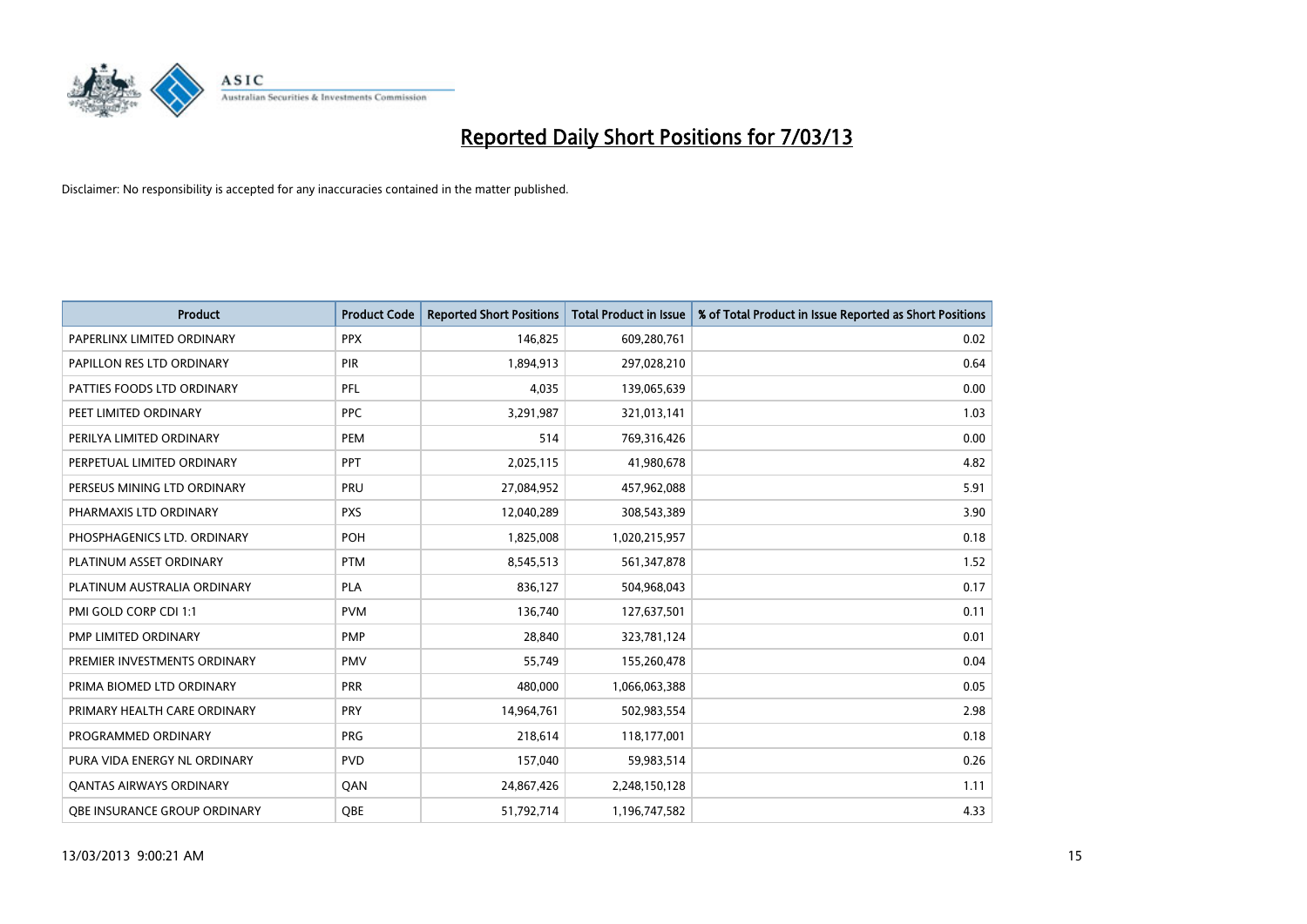

| <b>Product</b>                    | <b>Product Code</b> | <b>Reported Short Positions</b> | Total Product in Issue | % of Total Product in Issue Reported as Short Positions |
|-----------------------------------|---------------------|---------------------------------|------------------------|---------------------------------------------------------|
| ORXPHARMA LTD ORDINARY            | <b>ORX</b>          | 130,762                         | 144,644,706            | 0.09                                                    |
| <b>QUBE HOLDINGS LTD ORDINARY</b> | <b>QUB</b>          | 12,854,838                      | 926,489,845            | 1.39                                                    |
| RAMELIUS RESOURCES ORDINARY       | <b>RMS</b>          | 6,447,708                       | 337,296,949            | 1.91                                                    |
| RAMSAY HEALTH CARE ORDINARY       | <b>RHC</b>          | 2,309,614                       | 202,081,252            | 1.14                                                    |
| <b>RCR TOMLINSON ORDINARY</b>     | <b>RCR</b>          | 36,000                          | 132,431,265            | 0.03                                                    |
| <b>REA GROUP ORDINARY</b>         | <b>REA</b>          | 784                             | 131,714,699            | 0.00                                                    |
| RECKON LIMITED ORDINARY           | <b>RKN</b>          | 452,270                         | 129,488,015            | 0.35                                                    |
| <b>RED 5 LIMITED ORDINARY</b>     | <b>RED</b>          | 499,261                         | 135,488,008            | 0.37                                                    |
| <b>RED FORK ENERGY ORDINARY</b>   | <b>RFE</b>          | 3,707,294                       | 384,951,719            | 0.96                                                    |
| REDBANK ENERGY LTD ORDINARY       | AEI                 | 13                              | 786,287                | 0.00                                                    |
| REDFLEX HOLDINGS ORDINARY         | <b>RDF</b>          | 25,001                          | 110,762,310            | 0.02                                                    |
| REECE AUSTRALIA LTD. ORDINARY     | <b>REH</b>          | 450                             | 99,600,000             | 0.00                                                    |
| REGIS RESOURCES ORDINARY          | <b>RRL</b>          | 7,792,531                       | 474,075,396            | 1.64                                                    |
| RESMED INC CDI 10:1               | <b>RMD</b>          | 15,197,226                      | 1,556,242,300          | 0.98                                                    |
| <b>RESOLUTE MINING ORDINARY</b>   | <b>RSG</b>          | 3,437,567                       | 643,094,224            | 0.53                                                    |
| RESOURCE GENERATION ORDINARY      | <b>RES</b>          | 73                              | 263,345,652            | 0.00                                                    |
| RETAIL FOOD GROUP ORDINARY        | <b>RFG</b>          | 171,621                         | 130,087,856            | 0.13                                                    |
| REVERSE CORP LIMITED ORDINARY     | <b>REF</b>          | 100                             | 92,382,175             | 0.00                                                    |
| REX MINERALS LIMITED ORDINARY     | <b>RXM</b>          | 2,824,854                       | 188,907,284            | 1.50                                                    |
| RHG LIMITED ORDINARY              | <b>RHG</b>          | 34,563                          | 308,483,177            | 0.01                                                    |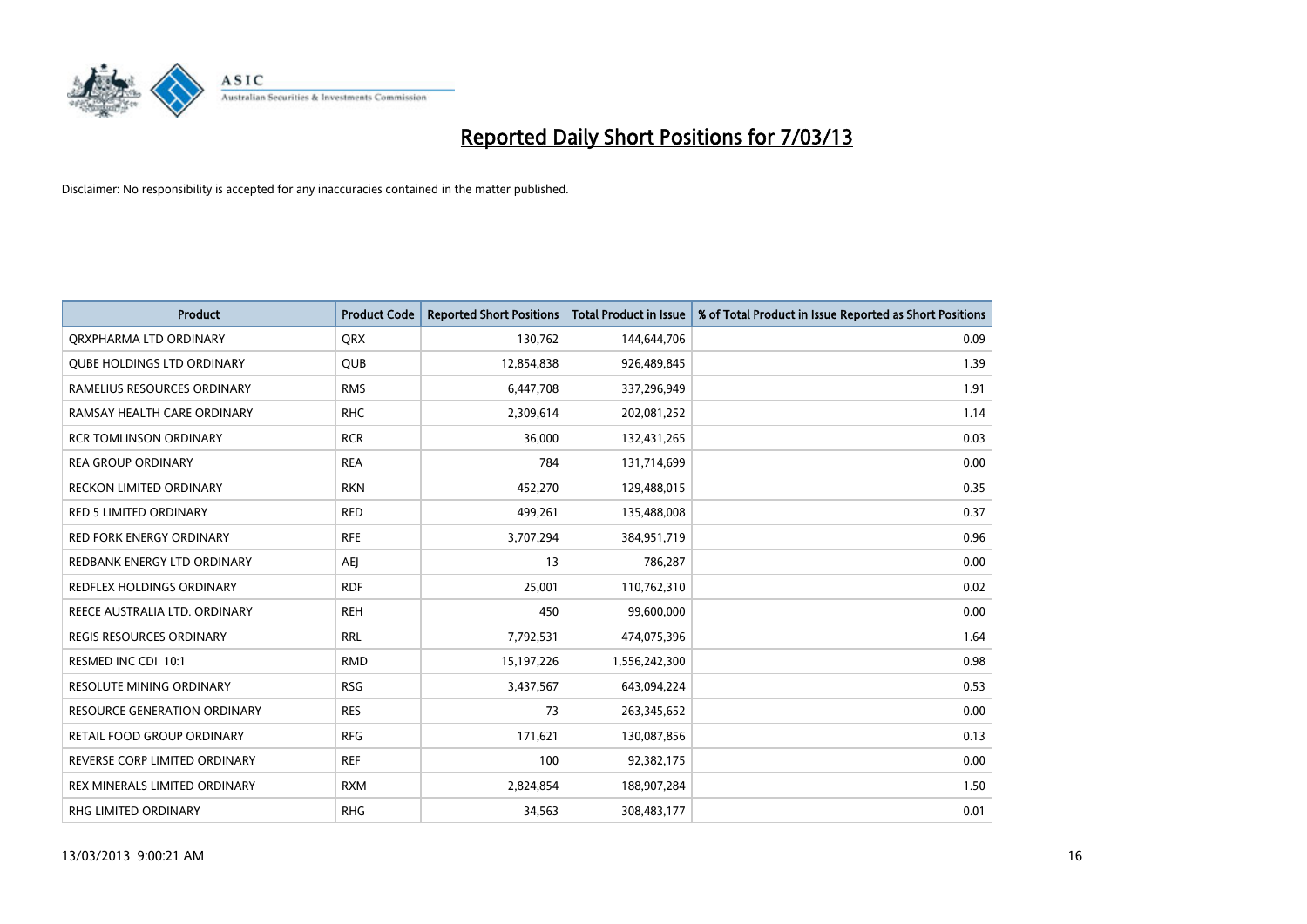

| <b>Product</b>                               | <b>Product Code</b> | <b>Reported Short Positions</b> | <b>Total Product in Issue</b> | % of Total Product in Issue Reported as Short Positions |
|----------------------------------------------|---------------------|---------------------------------|-------------------------------|---------------------------------------------------------|
| <b>RIALTO ENERGY ORDINARY</b>                | <b>RIA</b>          | 172,533                         | 672,259,992                   | 0.03                                                    |
| <b>RIDLEY CORPORATION ORDINARY</b>           | <b>RIC</b>          | 311,450                         | 307,817,071                   | 0.10                                                    |
| RIO TINTO LIMITED ORDINARY                   | <b>RIO</b>          | 9,165,989                       | 435,758,720                   | 2.10                                                    |
| ROC OIL COMPANY ORDINARY                     | <b>ROC</b>          | 2,211,036                       | 683,235,552                   | 0.32                                                    |
| <b>RURALCO HOLDINGS ORDINARY</b>             | <b>RHL</b>          | 12,000                          | 55,019,284                    | 0.02                                                    |
| SAI GLOBAL LIMITED ORDINARY                  | SAI                 | 7,540,264                       | 206,969,820                   | 3.64                                                    |
| SALMAT LIMITED ORDINARY                      | <b>SLM</b>          | 612                             | 159,812,799                   | 0.00                                                    |
| SAMSON OIL & GAS LTD ORDINARY                | SSN                 | 7,715,876                       | 1,985,896,471                 | 0.39                                                    |
| SANDFIRE RESOURCES ORDINARY                  | <b>SFR</b>          | 3,977,945                       | 153,590,968                   | 2.59                                                    |
| <b>SANTOS LTD ORDINARY</b>                   | <b>STO</b>          | 2,815,572                       | 958,940,109                   | 0.29                                                    |
| SARACEN MINERAL ORDINARY                     | <b>SAR</b>          | 15,302,632                      | 595,263,186                   | 2.57                                                    |
| <b>SCA PROPERTY GROUP STAPLED SECURITIES</b> | <b>SCP</b>          | 24,674,021                      | 585,455,114                   | 4.21                                                    |
| SEDGMAN LIMITED ORDINARY                     | <b>SDM</b>          | 147,636                         | 217,623,797                   | 0.07                                                    |
| SEEK LIMITED ORDINARY                        | <b>SEK</b>          | 17,568,230                      | 337,101,307                   | 5.21                                                    |
| SENEX ENERGY LIMITED ORDINARY                | <b>SXY</b>          | 2,652,875                       | 1,140,804,837                 | 0.23                                                    |
| SERVCORP LIMITED ORDINARY                    | SRV                 | 16,466                          | 98,432,275                    | 0.02                                                    |
| SERVICE STREAM ORDINARY                      | <b>SSM</b>          | 100                             | 283,418,867                   | 0.00                                                    |
| SEVEN GROUP HOLDINGS ORDINARY                | <b>SVW</b>          | 2,417,391                       | 307,410,281                   | 0.79                                                    |
| SEVEN WEST MEDIA LTD ORDINARY                | <b>SWM</b>          | 15,522,458                      | 999,160,872                   | 1.55                                                    |
| SIERRA MINING ORDINARY                       | SRM                 | 1,000                           | 232,854,663                   | 0.00                                                    |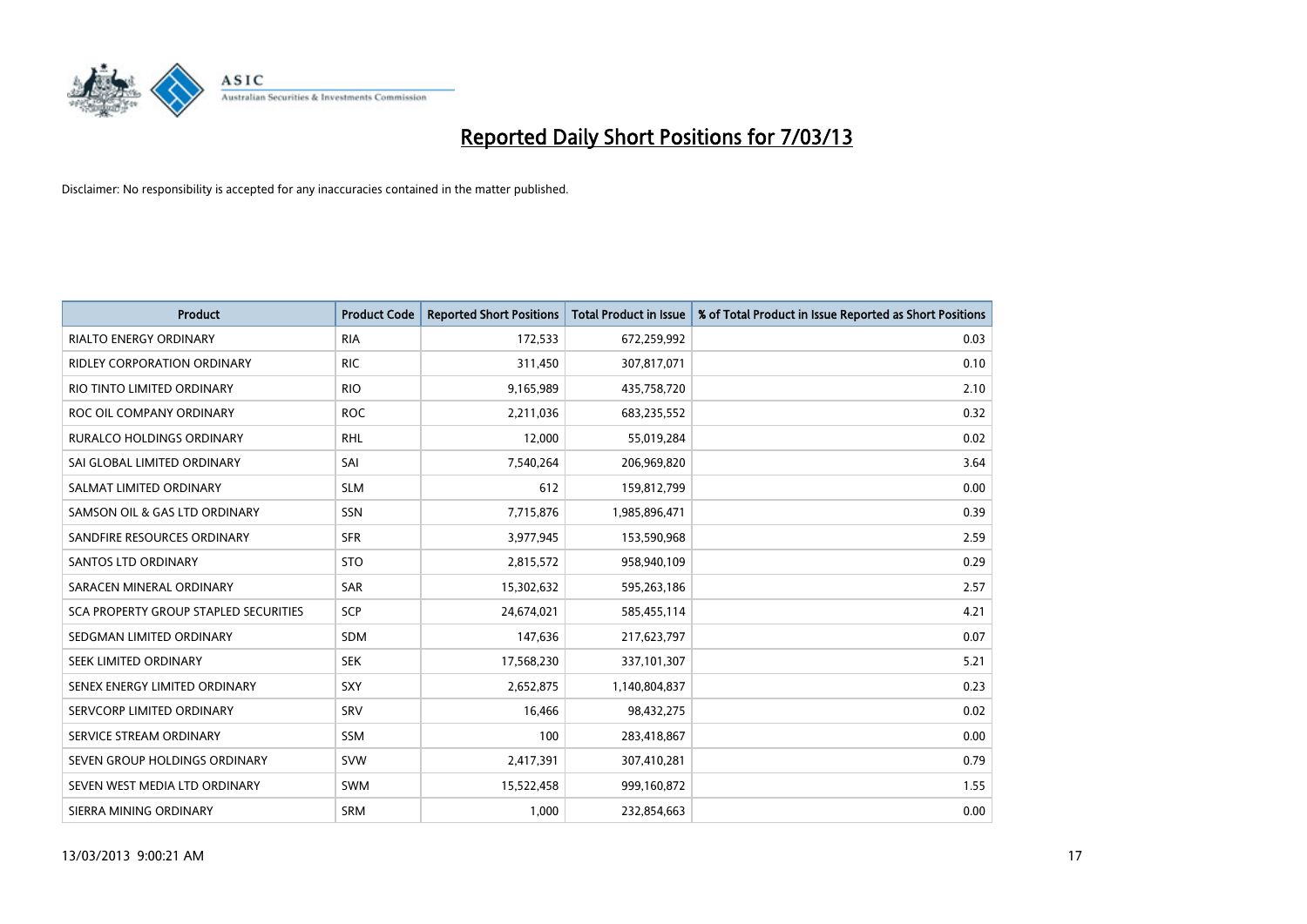

| <b>Product</b>                           | <b>Product Code</b> | <b>Reported Short Positions</b> | <b>Total Product in Issue</b> | % of Total Product in Issue Reported as Short Positions |
|------------------------------------------|---------------------|---------------------------------|-------------------------------|---------------------------------------------------------|
| SIGMA PHARMACEUTICAL ORDINARY            | <b>SIP</b>          | 3,866,974                       | 1,162,669,614                 | 0.33                                                    |
| SIGNATURE METALS LTD ORDINARY            | <b>SBL</b>          | 400                             | 2,759,575,214                 | 0.00                                                    |
| SILEX SYSTEMS ORDINARY                   | <b>SLX</b>          | 1,418,948                       | 170,232,464                   | 0.83                                                    |
| SILVER CHEF LIMITED ORDINARY             | SIV                 | 3,651                           | 27,222,919                    | 0.01                                                    |
| SILVER LAKE RESOURCE ORDINARY            | <b>SLR</b>          | 3,178,130                       | 379,048,750                   | 0.84                                                    |
| SIMS METAL MGMT LTD ORDINARY             | <b>SGM</b>          | 11,739,430                      | 204,309,387                   | 5.75                                                    |
| SINGAPORE TELECOMM. CHESS DEPOSITARY INT | SGT                 | 8,703,451                       | 164,748,297                   | 5.28                                                    |
| SIRIUS RESOURCES NL ORDINARY             | <b>SIR</b>          | 34,679                          | 224,434,586                   | 0.02                                                    |
| SIRTEX MEDICAL ORDINARY                  | <b>SRX</b>          | 541,546                         | 55,768,136                    | 0.97                                                    |
| SKILLED GROUP LTD ORDINARY               | <b>SKE</b>          | 3,287,082                       | 233,487,276                   | 1.41                                                    |
| <b>SLATER &amp; GORDON ORDINARY</b>      | <b>SGH</b>          | 34,130                          | 170,537,215                   | 0.02                                                    |
| SMS MANAGEMENT, ORDINARY                 | <b>SMX</b>          | 3,266,121                       | 69,378,477                    | 4.71                                                    |
| SONIC HEALTHCARE ORDINARY                | <b>SHL</b>          | 7,785,954                       | 396,127,681                   | 1.97                                                    |
| SOUL PATTINSON (W.H) ORDINARY            | SOL                 | 1,134                           | 239,395,320                   | 0.00                                                    |
| SOUTH BOULDER MINES ORDINARY             | <b>STB</b>          | 857                             | 127,952,826                   | 0.00                                                    |
| SP AUSNET STAPLED SECURITIES             | <b>SPN</b>          | 16,768,270                      | 3,367,543,113                 | 0.50                                                    |
| SPARK INFRASTRUCTURE STAPLED NOTE & UNIT | SKI                 | 35,900,257                      | 1,326,734,264                 | 2.71                                                    |
| SPDR 200 FUND ETF UNITS                  | <b>STW</b>          | 37,575                          | 46,451,346                    | 0.08                                                    |
| ST BARBARA LIMITED ORDINARY              | <b>SBM</b>          | 7,315,256                       | 488,074,077                   | 1.50                                                    |
| STANMORE COAL LTD ORDINARY               | <b>SMR</b>          | 32,870                          | 207,827,090                   | 0.02                                                    |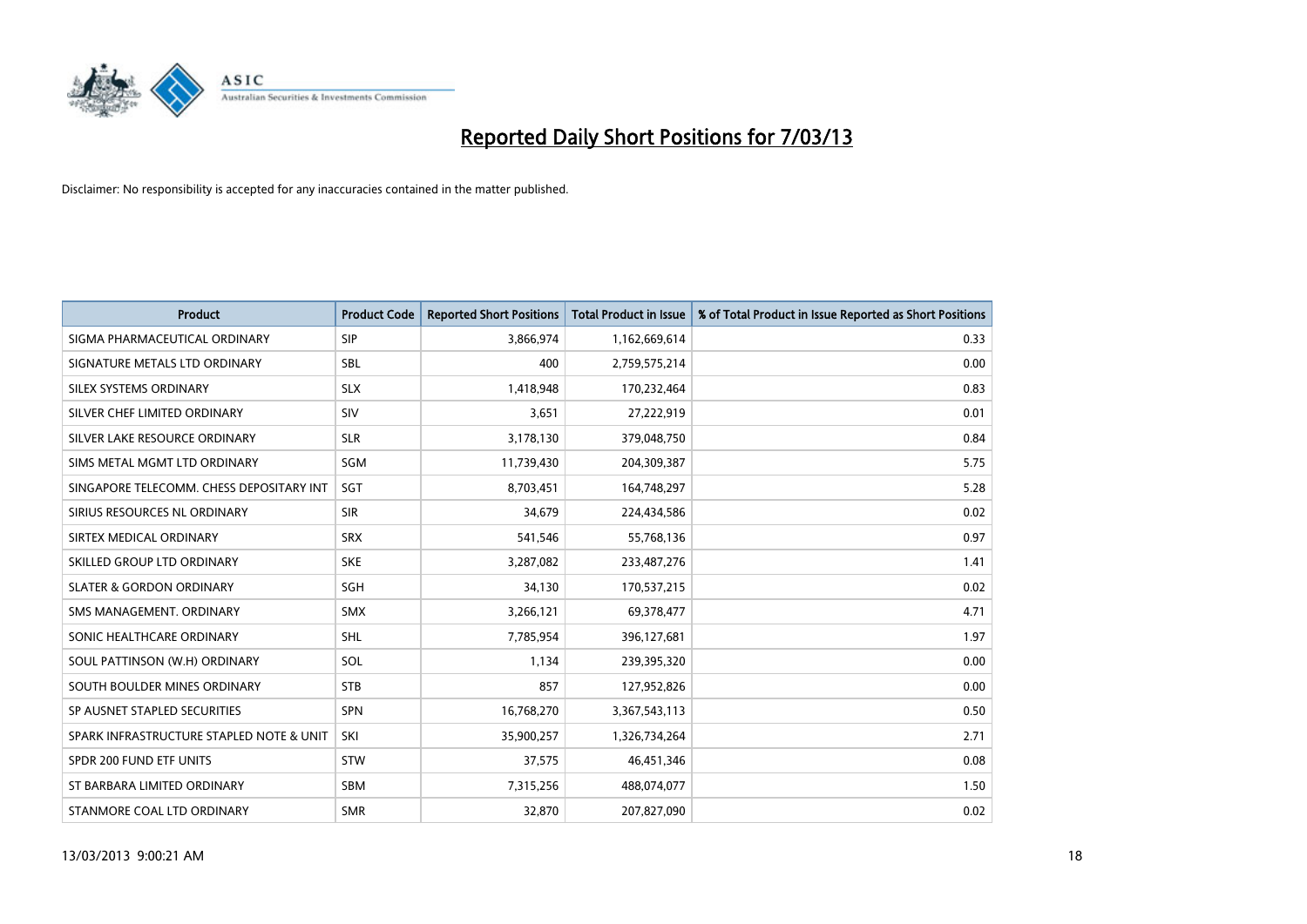

| <b>Product</b>                          | <b>Product Code</b> | <b>Reported Short Positions</b> | <b>Total Product in Issue</b> | % of Total Product in Issue Reported as Short Positions |
|-----------------------------------------|---------------------|---------------------------------|-------------------------------|---------------------------------------------------------|
| STARPHARMA HOLDINGS ORDINARY            | SPL                 | 7,496,395                       | 283,665,948                   | 2.64                                                    |
| STHN CROSS MEDIA ORDINARY               | <b>SXL</b>          | 11,725,894                      | 704,858,524                   | 1.66                                                    |
| STOCKLAND UNITS/ORD STAPLED             | SGP                 | 26,463,751                      | 2,202,657,963                 | 1.20                                                    |
| STRAITS RES LTD. ORDINARY               | SRO                 | 92,625                          | 1,164,150,159                 | 0.01                                                    |
| SUNCORP GROUP LTD ORDINARY              | <b>SUN</b>          | 5,516,613                       | 1,286,600,980                 | 0.43                                                    |
| SUNDANCE ENERGY ORDINARY                | <b>SEA</b>          | 9,801,846                       | 278,765,141                   | 3.52                                                    |
| SUNDANCE RESOURCES ORDINARY             | <b>SDL</b>          | 5,214,968                       | 3,072,110,985                 | 0.17                                                    |
| SUNLAND GROUP LTD ORDINARY              | <b>SDG</b>          | 56,147                          | 189,417,674                   | 0.03                                                    |
| SUPER RET REP LTD ORDINARY              | <b>SUL</b>          | 533,312                         | 196,432,811                   | 0.27                                                    |
| SYD AIRPORT STAPLED US PROHIBIT.        | SYD                 | 8,284,439                       | 1,861,210,782                 | 0.45                                                    |
| SYRAH RESOURCES ORDINARY                | <b>SYR</b>          | 200,781                         | 136,310,422                   | 0.15                                                    |
| TABCORP HOLDINGS LTD ORDINARY           | <b>TAH</b>          | 14,879,296                      | 734,015,737                   | 2.03                                                    |
| TALON PETROLEUM LTD DEFERRED SETTLEMENT | <b>TPD</b>          | 860,454                         | 98,135,939                    | 0.88                                                    |
| <b>TANAMI GOLD NL ORDINARY</b>          | <b>TAM</b>          | 771,205                         | 261,132,677                   | 0.30                                                    |
| TAP OIL LIMITED ORDINARY                | <b>TAP</b>          | 327,160                         | 241,608,606                   | 0.14                                                    |
| TASSAL GROUP LIMITED ORDINARY           | <b>TGR</b>          | 68,396                          | 146,304,404                   | 0.05                                                    |
| TATTS GROUP LTD ORDINARY                | <b>TTS</b>          | 6,647,545                       | 1,388,328,378                 | 0.48                                                    |
| <b>TECHNOLOGY ONE ORDINARY</b>          | <b>TNE</b>          | 5,871                           | 306,620,955                   | 0.00                                                    |
| <b>TELECOM CORPORATION ORDINARY</b>     | <b>TEL</b>          | 8,555,427                       | 1,816,996,462                 | 0.47                                                    |
| TELSTRA CORPORATION, ORDINARY           | <b>TLS</b>          | 25,969,469                      | 12,443,074,357                | 0.21                                                    |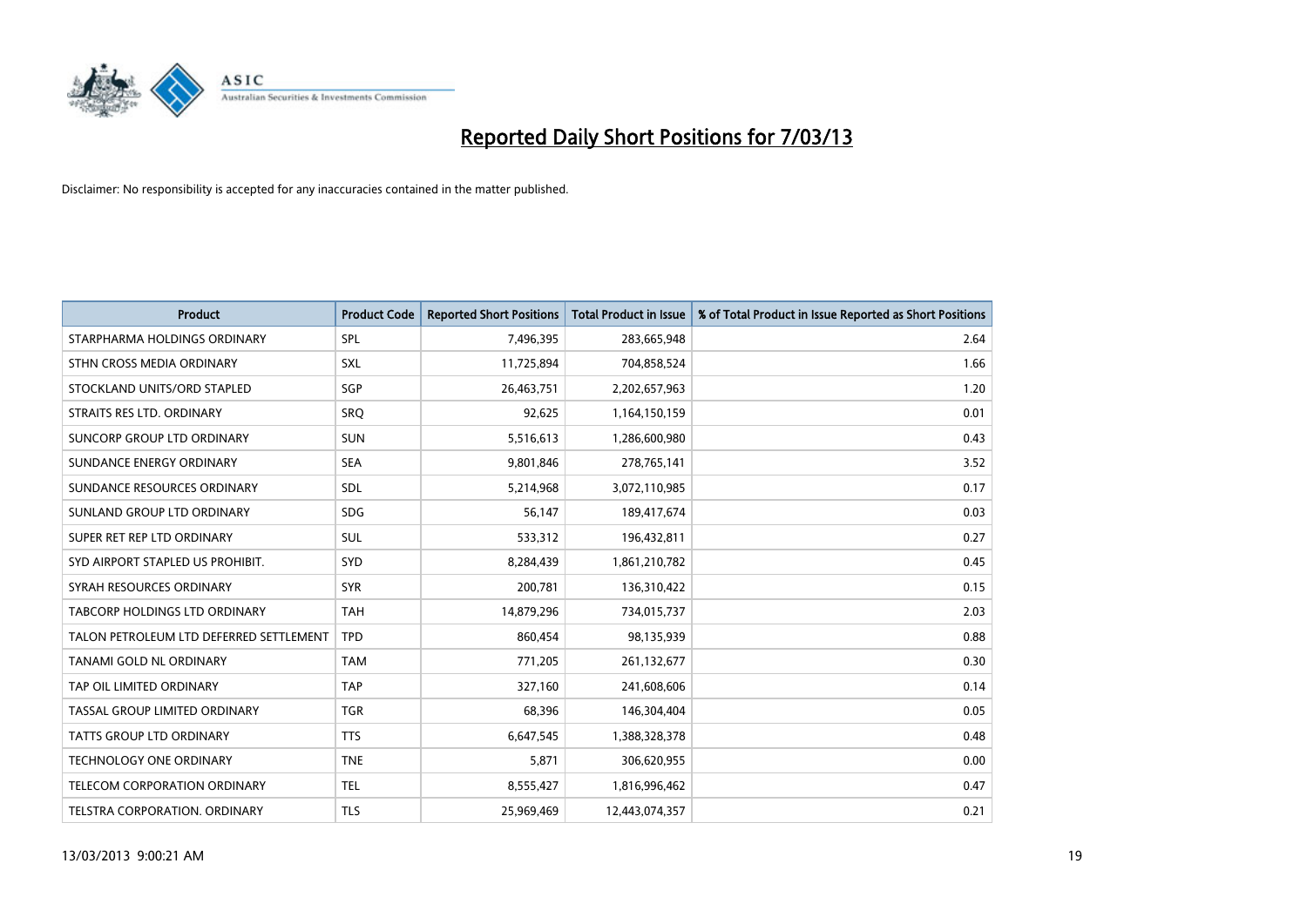

| <b>Product</b>                       | <b>Product Code</b> | <b>Reported Short Positions</b> | <b>Total Product in Issue</b> | % of Total Product in Issue Reported as Short Positions |
|--------------------------------------|---------------------|---------------------------------|-------------------------------|---------------------------------------------------------|
| TEN NETWORK HOLDINGS ORDINARY        | <b>TEN</b>          | 93,388,073                      | 2,586,970,845                 | 3.61                                                    |
| TERANGA GOLD CORP CDI 1:1            | <b>TGZ</b>          | 82,756                          | 173, 176, 323                 | 0.05                                                    |
| THE REJECT SHOP ORDINARY             | <b>TRS</b>          | 2,311,162                       | 26,092,220                    | 8.86                                                    |
| TIGER RESOURCES ORDINARY             | <b>TGS</b>          | 2,026,240                       | 673,470,269                   | 0.30                                                    |
| TOLL HOLDINGS LTD ORDINARY           | <b>TOL</b>          | 34,383,589                      | 717,133,875                   | 4.79                                                    |
| <b>TOX FREE SOLUTIONS ORDINARY</b>   | <b>TOX</b>          | 1,084,515                       | 115,999,858                   | 0.93                                                    |
| TPG TELECOM LIMITED ORDINARY         | <b>TPM</b>          | 1,164,794                       | 793,808,141                   | 0.15                                                    |
| <b>TRADE ME GROUP ORDINARY</b>       | <b>TME</b>          | 1,498,798                       | 396,017,568                   | 0.38                                                    |
| TRANSFIELD SERVICES ORDINARY         | <b>TSE</b>          | 11,279,599                      | 512,457,716                   | 2.20                                                    |
| TRANSPACIFIC INDUST, ORDINARY        | <b>TPI</b>          | 11,215,761                      | 1,578,563,490                 | 0.71                                                    |
| TRANSURBAN GROUP TRIPLE STAPLED SEC. | <b>TCL</b>          | 6,793,337                       | 1,481,594,818                 | 0.46                                                    |
| TREASURY WINE ESTATE ORDINARY        | <b>TWE</b>          | 19,597,114                      | 647,227,144                   | 3.03                                                    |
| TROY RESOURCES LTD ORDINARY          | <b>TRY</b>          | 210,908                         | 91,318,649                    | 0.23                                                    |
| <b>UGL LIMITED ORDINARY</b>          | UGL                 | 7,781,595                       | 166,511,240                   | 4.67                                                    |
| UNILIFE CORPORATION CDI 6:1          | <b>UNS</b>          | 2,280                           | 247,822,566                   | 0.00                                                    |
| UXC LIMITED ORDINARY                 | <b>UXC</b>          | 56,862                          | 308,056,885                   | 0.02                                                    |
| <b>VENTURE MINERALS ORDINARY</b>     | <b>VMS</b>          | 227,760                         | 287,320,170                   | 0.08                                                    |
| VIRGIN AUS HLDG LTD ORDINARY         | <b>VAH</b>          | 72,994,429                      | 2,455,775,111                 | 2.97                                                    |
| <b>VNGD AUS SHARES ETF UNITS</b>     | <b>VAS</b>          | 771                             | 5,807,438                     | 0.01                                                    |
| <b>VOCUS COMMS LTD ORDINARY</b>      | <b>VOC</b>          | 112,671                         | 77,984,492                    | 0.14                                                    |